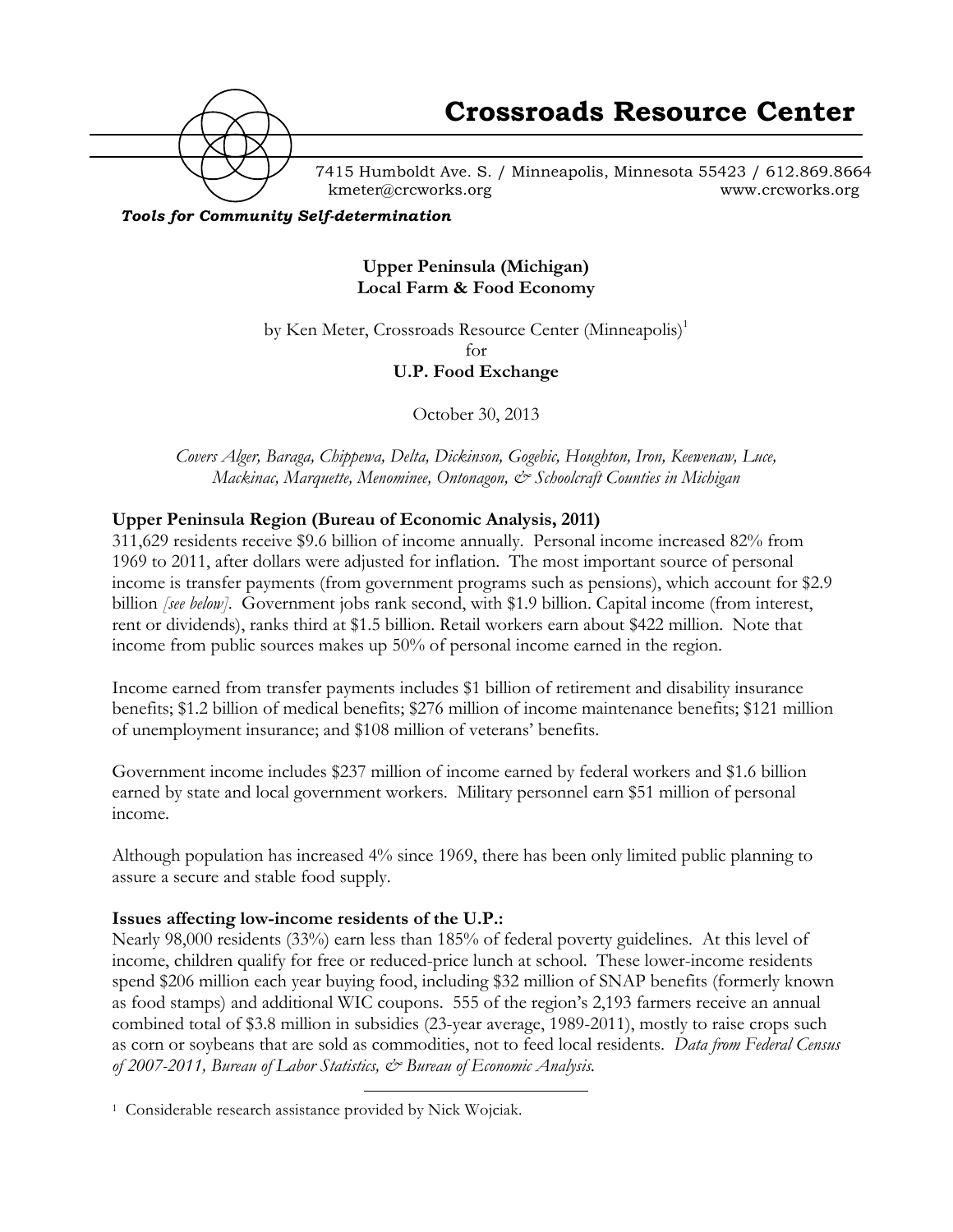9% percent of the region's households (more than 32,000 residents) earn less than \$10,000 per year. *Source: Federal Census of 2007-2011.*

17% of all adults aged 18-64 in Michigan carried no health insurance in 2010, up from 10% in 1995. *Source: Centers for Disease Control.*

## **Food-related health conditions:**

23% of Michigan residents reported in 2009 that they eat five or more servings of fruit or vegetables each day. 77% do not. This level of adequate consumption is the same as the 1996 rate. This is a key indicator of health, since proper fruit and vegetable consumption has been connected to better health outcomes. *Source: Centers for Disease Control.*

52% of Michigan adults reported in 2009 that they have at least 30 minutes of moderate physical activity five or more days per week, or vigorous physical activity for 20 or more minutes three or more days per week. This is an increase over 46% in 2001. *Source: Centers for Disease Control.*

10% of Michigan residents have been diagnosed with diabetes. *Source: Centers for Disease Control.* Medical costs for treating diabetes and related conditions in the state are estimated at \$8 billion per year. If these costs were apportioned to the Upper Peninsula based on its share of the state population, this would result in medical costs of \$250 million per year for the U.P. itself *[Note that there is no reason to assume that medical costs for these conditions are as high in the U.P. as they are in the rest of the state, where diabetes rates run as high as 12%]. Source: American Diabetes Association.*

67% of Michigan residents are overweight (35%) or obese (32%), up from 55% in 1995. *Source: Centers for Disease Control.*

# **The region's farms (Agricultural Census, 2007)**

*Agricultural Census data for 2007 were released February 4, 2009*

*The Census of Agriculture defines a "farm" as "an operation that produces, or would normally produce and sell, \$1,000 or more of agricultural products per year."*

### *Land:*

- 2,193 farms. This is 4% of Michigan farms.
- The Upper Peninsula had 7% more farms in 2007 than in 2002. Some of this may be due to census takers making better contact with small farms.
- 100 (5%) of these are  $1,000$  acres or more in size.
- 579 (26%) farms are less than 50 acres.
- Average farm size is 236 acres, significantly more than the state average of 179 acres.
- The region has 517,000 acres of land in farms.
- This amounts to 5% of the state's farmland.
- The Upper Peninsula region holds 211,000 acres of harvested cropland.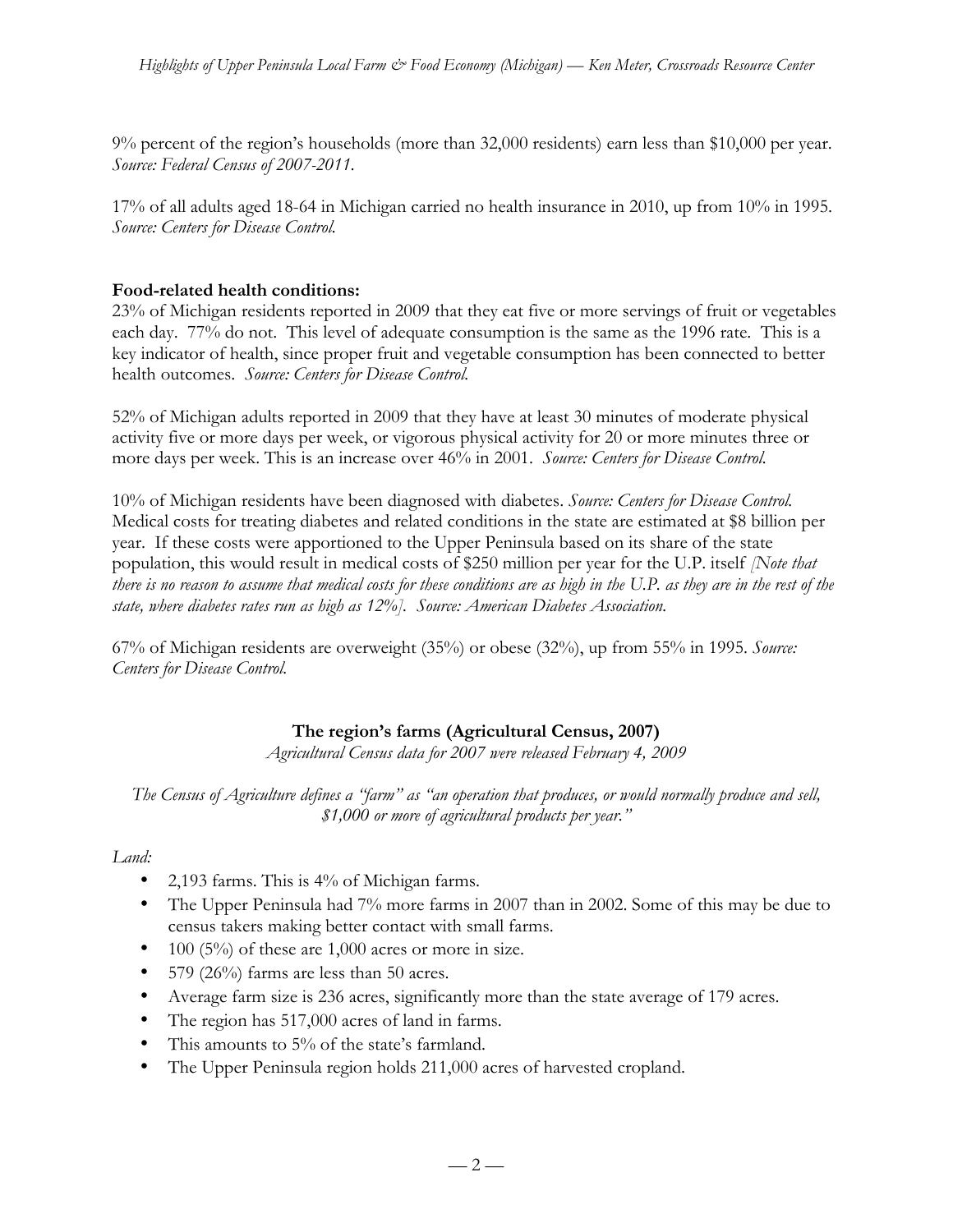- At least 1,886 of these acres are irrigated. *Note that data for irrigated land in Alger, Gogebic, Luce, Mackinac, and Ontonagon counties were suppressed by the USDA in an effort to protect confidentiality, so this total is incomplete.*
- Average value of land and buildings per farm was \$506,000. This was less than the 2007 state average of \$611,000.

# *Sales:*

*With the exception of foods sold directly to consumers (see below), farmers typically sell commodities to wholesalers, brokers or manufacturers that require further processing or handling to become consumer items. The word "commodities" is used in this report to mean the crops and livestock sold by farmers through these wholesale channels. The term "products" encompasses commodity sales, direct sales, and any other sales.* 

- The region's farmers sold \$83 million of crops and livestock in 2007.
- Farm product sales most likely increased from 2002 to 2007, but data for 2002 farm product sales in Keweenaw County were suppressed by the USDA in an effort to protect confidentiality. In that time period 10 of the 15 remaining counties showed increases in sales.
- At least \$23 million of crops were sold. *Note that data for crop sales in Keweenaw County were suppressed by the USDA in an effort to protect confidentiality, so this total is incomplete.*
- Over \$60 million of livestock and products were sold. *Note that data for sales of livestock and their products in Keweenaw County were suppressed by the USDA in an effort to protect confidentiality, so this total is incomplete.*
- 1,500 (68%) of the region's farms sold less than \$10,000 of products in 2007.
- Total sales from these small farms were \$3.3 million, 4% of the region's farm product sales.
- 188 (9%) of the region's farms sold more than \$100,000 of products.
- Total sales from these larger farms were \$48 million, 58% of the region's farm product sales.
- 61% of the region's farms (1,335 of 2,193) reported net losses in 2007. This is more than the Michigan state average of 55%.
- 555 (25%) of the Upper Peninsula's farmers collected a combined total of at least \$1.9 million of federal subsidies in 2007. *Note that data for subsidies received in Gogebic and Luce counties were suppressed by the USDA in an effort to protect confidentiality, so this total is incomplete.*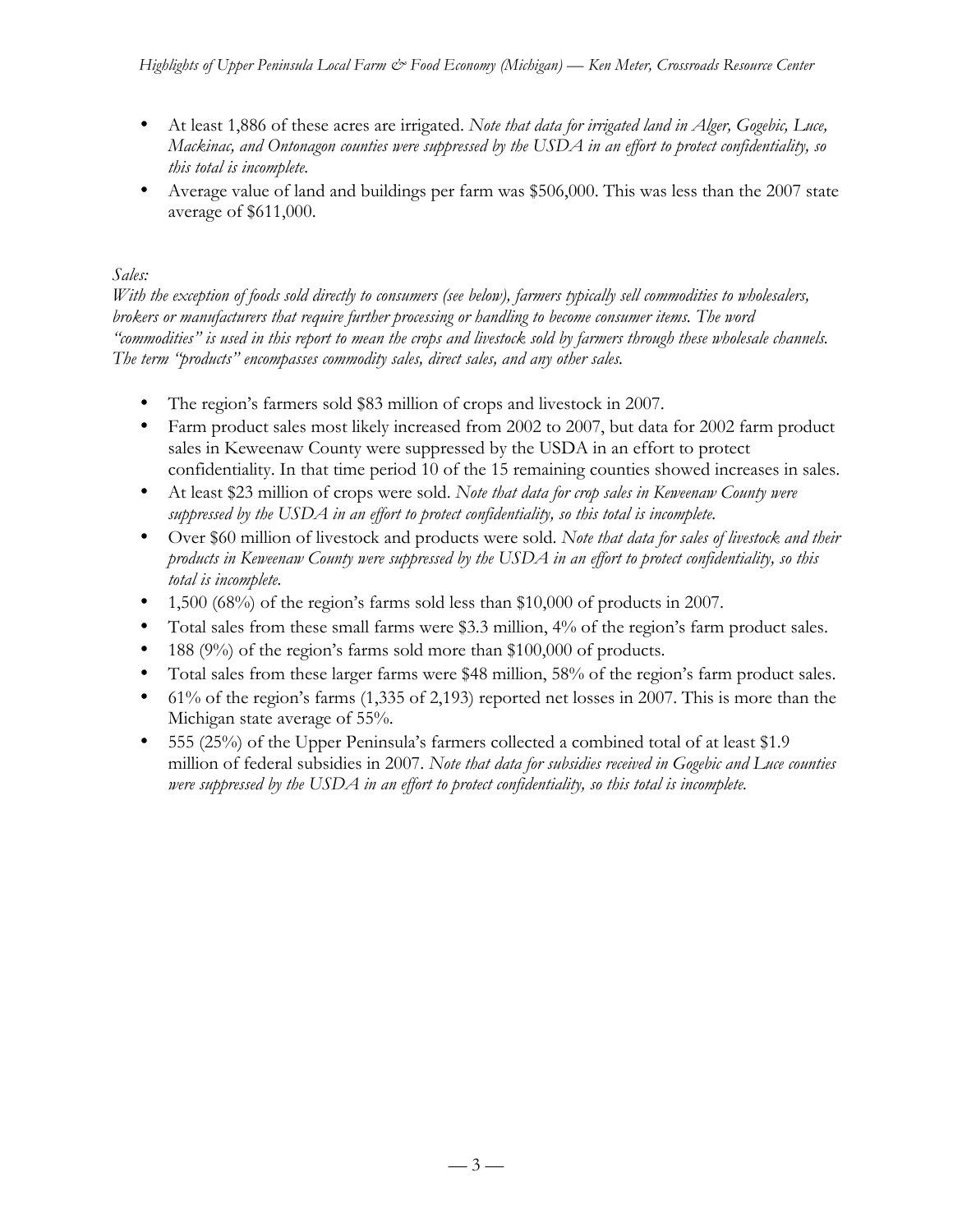# **Top farm products of Upper Peninsula (2007).**

*Note: \*\*Due to data suppression, all totals below are incomplete.* 

| \$ Millions |
|-------------|
| $**42$      |
| $***6$      |
| **5         |
| $**$ ?      |
| $***1$      |
| $***1$      |
|             |

## *Production Expenses:*

- Feed purchases were the largest single expense for the Upper Peninsula's farmers in 2007, totaling \$15 million (20% of production expenses).
- Depreciation expenses ranked as the second most important expense, at \$11 million (15%).
- Supplies, repairs, and maintenance cost farmers \$9.3 million (13%).
- Hired farm labor cost at least \$7 million (9%). *Note that data for hired farm labor expenses in Luce County were suppressed by the USDA in an effort to protect confidentiality, so this total is incomplete.*
- Gasoline, fuel, and oil costs totaled \$7 million (9%).
- Interest expenses were \$5.3 million (7%).
- Fertilizer, lime, and soil conditioners cost Upper Peninsula farmers at least \$4.9 million (7%). *Note that data for fertilizer, lime, and soil conditioner expenses in Gogebic, and Keweenaw counties were suppressed by the USDA in an effort to protect confidentiality, so this total is incomplete.*
- Property tax payments were \$4.9 million (7%).

# *Cattle & Dairy:*

- 761 farms hold an inventory of 49,000 cattle.
- 20,000 cattle were sold by farmers in 2007 for total sales of at least \$12 million. *Note that data for sales of cattle in Delta and Keweenaw counties were suppressed by the USDA in an effort to protect confidentiality, so this total is incomplete.*
- 506 farms raise beef cows.
- 150 farms raise milk cows.
- 146 farms produced corn for silage.
- 1,345 farms produced 216,000 tons of forage crops (hay, etc.) on 159,000 acres.
- 955 farms sold at least \$5.7 million of forage. *Note that data for sales of forage crops in Dickinson, Gogebic, Iron, Keweenaw, Ontonagon, and Schoolcraft counties were suppressed by the USDA in an effort to protect confidentiality, so this total is incomplete.*

# *Other Livestock & Animal Products:*

• 100 farms hold an inventory of at least 2,164 hogs and pigs. *Note that data for hog and pig inventory in Alger, Baraga, Luce, and Marquette counties were suppressed by the USDA in an effort to protect confidentiality, so this total is incomplete.*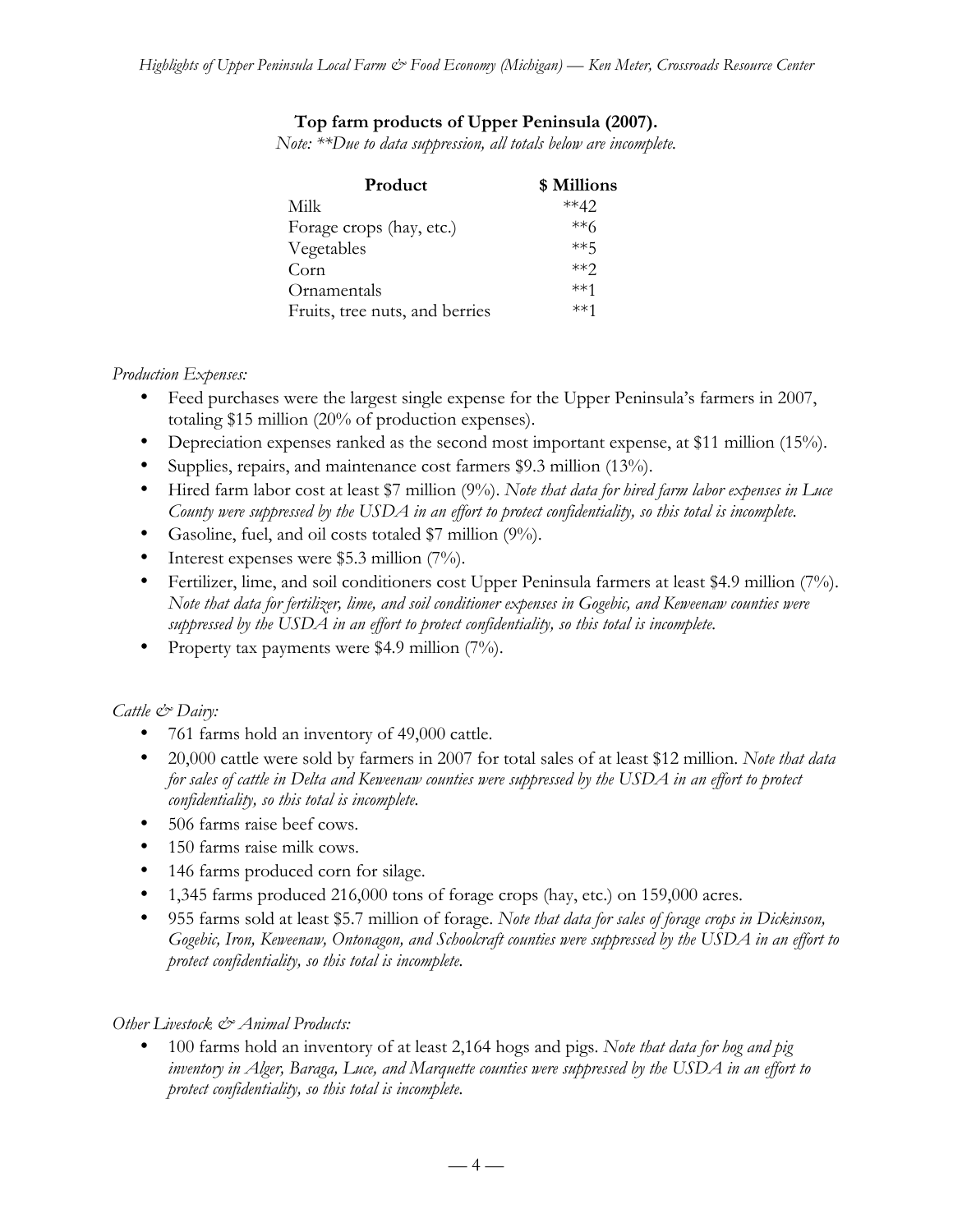- 129 farms sold at least 4,782 hogs and pigs, worth over \$442,000 in 2007. *Note that data for number of hogs and pigs sold in Baraga, Luce, and Ontonagon counties, and sales of hogs and pigs in Baraga, Luce, Marquette, and Ontonagon counties were suppressed by the USDA in an effort to protect confidentiality, so these totals are incomplete.*
- 112 farms hold an inventory of at least 3,413 sheep and lambs. *Note that data for inventory of sheep and lambs in Alger, Baraga, Dickinson, Ontonagon, and Schoolcraft counties were suppressed by the USDA in an effort to protect confidentiality, so this total is incomplete.*
- 101 farms sold at least \$338,000 worth of sheep, goats, and lambs in 2007. *Note that data for sales of sheep, goats, and lambs in Alger, Baraga, Menominee, and Ontonagon counties were suppressed by the USDA in an effort to protect confidentiality, so this total is incomplete.*
- 293 farms hold an inventory of at least 7,000 laying hens*. Note that data for laying hen inventory in Baraga County were suppressed by the USDA in an effort to protect confidentiality, so this total is incomplete.*
- 30 farms raise broiler chickens.
- 13 farms engage in aquaculture.
- 107 farms raise horses and ponies.

# *Grains, Oil Seeds, & Edible Beans:*

- 351 farms produced at least \$4.4 million of grains, oil seeds, and edible beans. *Note that data for sales of grains, oil seeds, and edible beans in Luce County were suppressed by the USDA in an effort to protect confidentiality, so this total is incomplete.*
- 119 farms produced at least 988,000 bushels of corn on over 12,000 acres, worth at least \$1.8 million. *Note that data for bushels and acreage of corn in Alger, Baraga, Chippewa, Luce, Marquette, and Ontonagon counties, and sales of corn in Baraga, Chippewa, Dickinson, Houghton, Marquette, Ontonagon, and Schoolcraft counties were suppressed by the USDA in an effort to protect confidentiality, so these totals are incomplete.*
- 14 farms produced soybeans. *Note that data for acreage and bushels of soybeans grown were suppressed in 3 of 4 of the counties growing soybeans. Menominee County has 11 of the 13 soybean farms in the region and produces 12,000 bushels of soybeans on 846 acres. All data for sales of soybeans were suppressed by the USDA in an effort to protect confidentiality.*
- 30 farms produced wheat. *Note that data for acreage and bushels of wheat were suppressed in 6 of the 9 counties producing wheat.*

*Vegetables & Melons (some farmers state that Ag Census data does not fully represent vegetable production):*

- 128 farms worked at least 2,344 acres to produce vegetables, worth over \$4.7 million. *Note that data for acreage and sales of vegetables in Luce, Mackinac, and Ontonagon counties were suppressed by the USDA in an effort to protect confidentiality so these totals are incomplete.*
- This represents a 28 farm increase (from 100) over 2002 levels.
- 57 farms raised potatoes*.*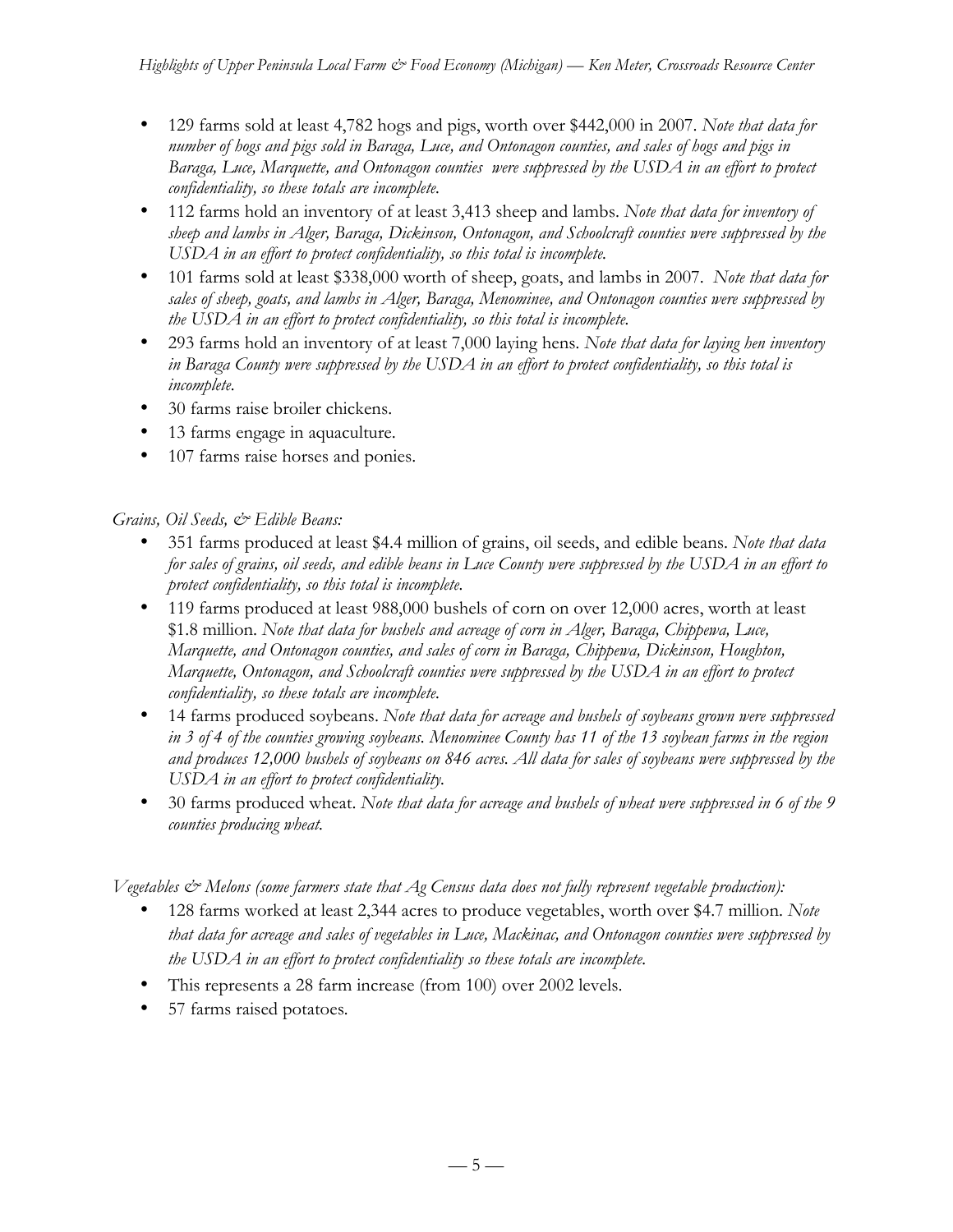*Fruits (some farmers state that Ag Census data does not fully represent fruit production):*

- 109 farms in the region hold 401 acres of orchards.
- 128 farms sold at least \$1 million of fruits, nuts, and berries*. Note that data for sales of fruits, nuts, and berries in Delta, Iron, Mackinac, Marquette, and Ontonagon counties were suppressed by the USDA in an effort to protect confidentiality, so this total is incomplete.*

## *Nursery & Greenhouse Plants:*

- 52 farms sold at least \$1.2 million worth of ornamentals in 2007. *Note that data for sales of ornamentals in Dickinson, Gogebic, Luce, Marquette, Ontonagon, and Schoolcraft counties were suppressed by the USDA in an effort to protect confidentiality, so this total is incomplete.*
- This represents a 3 farm decrease since 2002 levels.
- 69 farms sold Christmas trees.

## *Direct & Organic Sales:*

- 305 farms sell \$1.17 million of food products directly to consumers. This is a 41% increase of number of farms (217 in 2002) selling direct, and a 10% increase in direct sales over 2002 sales of \$1.06 million.
- This amounts to 1% of farm product sales, more than double the national average of 0.4%.
- Menominee County leads the region in direct sales, with \$216,000.
- 154 farms in the region sold at least \$18,000 of organic products. *Note that data for organic sales in 7 of the 11 counties selling organic products were suppressed by the USDA in an effort to protect confidentiality.*
- For comparison, 582 farms in Michigan sold \$32 million of organic food products.
- 17 farms market through community supported agriculture (CSA).
- 80 farms produce and sell value-added products.

### *Conservation Practices:*

- 415 farms use conservation methods such as no-till, limited tilling, filtering field runoff to remove chemicals, fencing animals to prevent them from entering streams, etc.
- 433 farms practice rotational or management intensive grazing.
- 33 farms generate energy or electricity on the farm.

### *Other Crops:*

- 246 farms produced 421,000 bushels of oats on 8,541 acres. *Sales data for oats are not available.*
- 139 farms produced at least 251,000 bushels of barley on over 5,351 acres, worth more than \$491,000. *Note that data for acreage of barley in Baraga, Gogebic, and Luce counties, data for bushels of barley in Baraga, Gogebic, Luce, and Marquette counties, and data for sales of barley in Baraga, Gogebic, Iron, Luce, and Marquette counties were suppressed by the USDA in an effort to protect confidentiality, so these totals are incomplete.*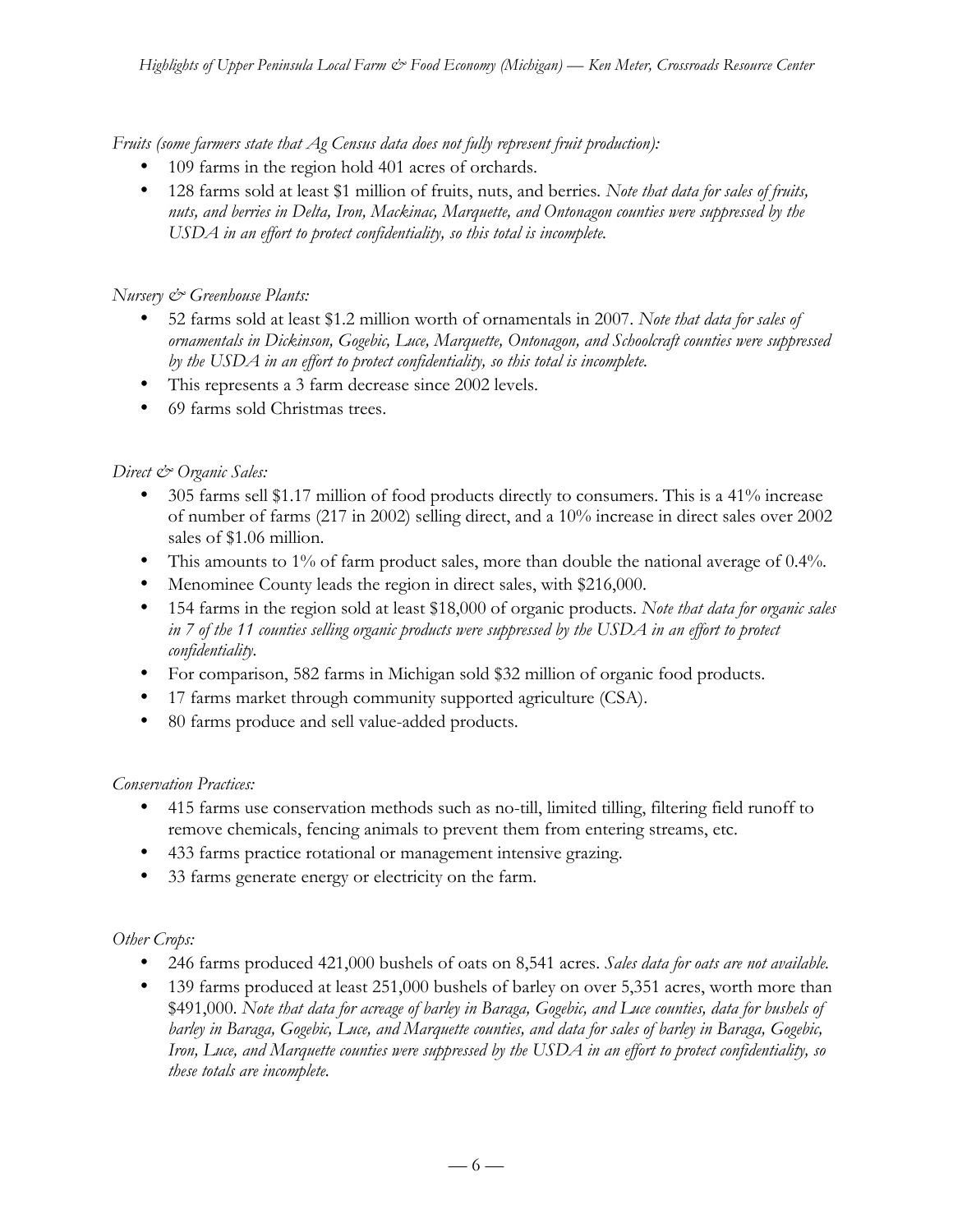## **Limited-resource farms and others in the Upper Peninsula. (Census of Agriculture, 2007)**

*Note: \*\* denotes that data have been suppressed*

| Small family farms:             | Farms | Percent | Acres   | Percent |
|---------------------------------|-------|---------|---------|---------|
| Limited-resource                | 380   | 17%     | 66,055  | 13%     |
| Retirement                      | 515   | 23%     | 105,551 | 20%     |
| Residential/lifestyle           | 808   | 37%     | 132,119 | 26%     |
| Farming occupation/lower sales  | 267   | $12\%$  | 67,117  | 13%     |
| Farming occupation/higher sales | 80    | $4\%$   | 46,604  | $9\%$   |
| Large family farms              | 34    | $1\%$   | 21,764  | $5\%$   |
| Very large family farms         | 32    | $3\%$   | 25,592  | $2\%$   |
| Nonfamily farms                 | 67    | $0\%$   | 11,680  | $0\%$   |
| Total                           | 2,183 |         | 476,482 |         |

#### *Definition of terms (Agricultural Census 2007):*

**Limited-resource farms** have market value of agricultural products sold gross sales of less than \$100,000, and total principal operator household income of less than \$20,000.

**Retirement farms** have market value of agricultural products sold of less than \$250,000, and a principal operator who reports being retired.

**Residential/lifestyle farms** have market value of agricultural products sold of less than \$250,000, and a principal operator who reports his/her primary occupation as other than farming.

**Farming occupation/lower-sales farms** have market value of agricultural products sold of less than \$100,000, and a principal operator who reports farming as his/her primary occupation.

**Farming occupation/higher-sales farms** have market value of agricultural products sold of between \$100,000 and \$249,999, and a principal operator who reports farming as his/her primary occupation.

**Large family farms** have market value of agricultural products sold between \$250,000 and \$499,999.

**Very large family farms** have market value of agricultural products sold of \$500,000 or more.

**Nonfamily farms are farms** organized as nonfamily corporations, as well as farms operated by hired manager.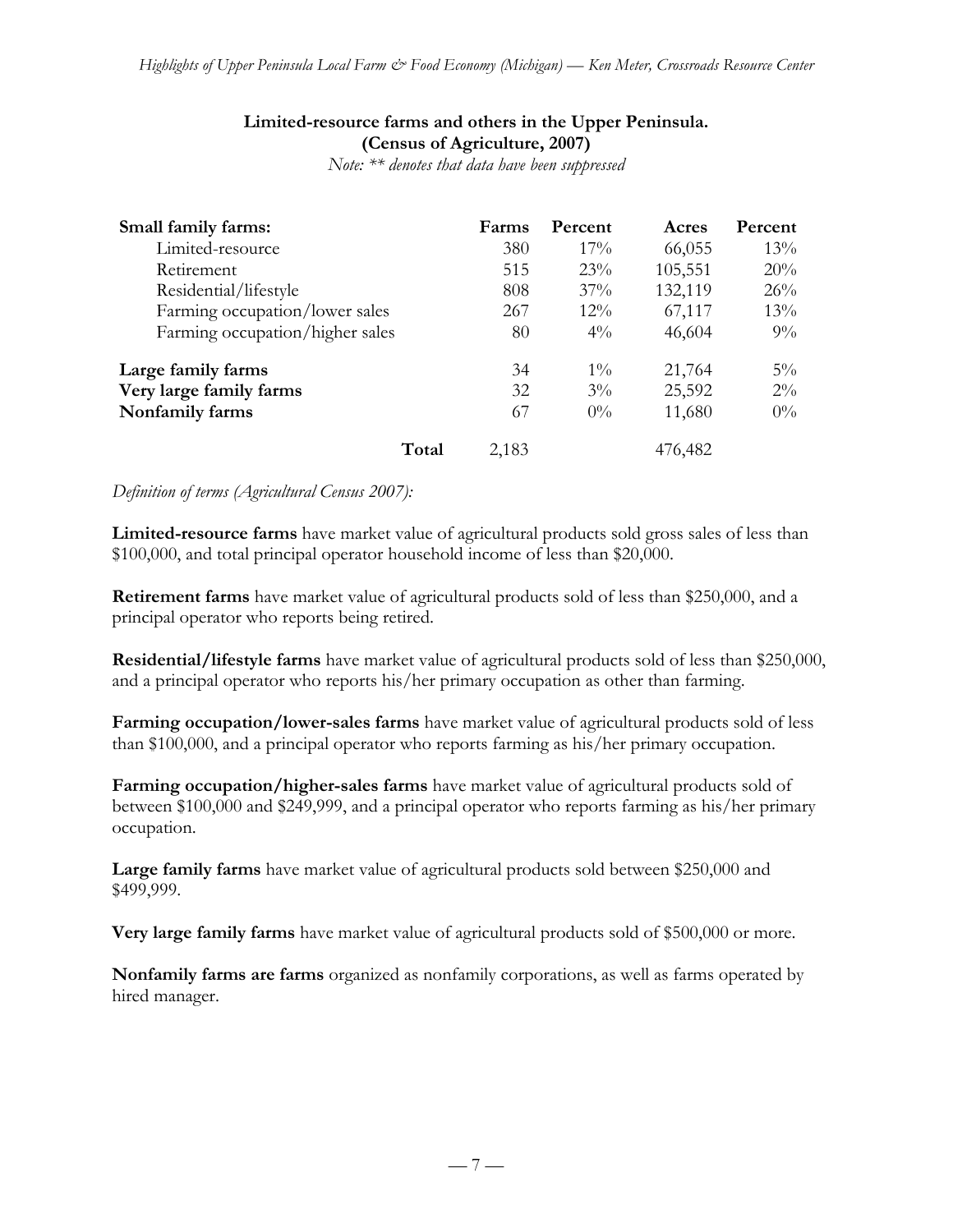# **County and State Highlights**

## **Alger County highlights (Agriculture Census 2007):**

- 86 farms, 19 more farms than in 2002.
- Alger County has 18,000 acres of land in farms.
- Farmers sold \$2.8 million of products in 2007.
- \$337,000 (12%) of these sales were crops.
- \$2.45 million (88%) of these sales were livestock.
- The most prevalent farm size is 10 to 49 acres, with 31 farms (36%) in this category.
- The next most prevalent is 180 to 499 acres, with 23 (27%) farms.
- 2 farms  $(2\%)$  are 1,000 acres or more.
- 33 farms (38%) are less than 50 acres.
- 65 farms (76%) sold less than \$10,000 in farm products.
- 8 farms (9%) sold more than \$100,000 in farm products.
- Alger County ranks  $10<sup>th</sup>$  in Michigan for acreage of barley, with 412.
- 19 farms sold \$62,000 of food directly to consumers. This is a 6-farm increase in the number of farms selling direct, and a 50% decrease in direct sales since 2002 sales of \$124,000.
- Direct sales were 2% of farm product sales, 5 times the national average of 0.4%.

# **Baraga County highlights (Agriculture Census 2007):**

- 76 farms, 13 more farms than in 2002.
- Baraga County has 19,000 acres of land in farms.
- Farmers sold \$1.34 million of products in 2007.
- \$760,000 (57%) of these sales were crops.
- \$581,000 (43%) of these sales were livestock.
- The most prevalent farm size is 50 to 179 acres, with 25 farms (33%) in this category.
- The next most prevalent is 10 to 49 acres, with 22 (29%) farms.
- 6 farms  $(8\%)$  are 1,000 acres or more.
- 22 farms (29%) are less than 50 acres.
- 54 farms (71%) sold less than \$10,000 in farm products.
- 3 farms (4%) sold more than \$100,000 in farm products.
- Baraga County ranks first in Michigan for acreage of dry edible peas, but *acreage figures were not released by the USDA in an effort to protect confidentiality.*
- The county ranks 8<sup>th</sup> in the state for acreage of barley, but *acreage figures were not released by the USDA in an effort to protect confidentiality.*
- 13 farms sold \$113,000 of food directly to consumers. This is a 6-farm increase in the number of farms selling direct, and a 232% increase in direct sales over 2002 sales of \$34,000.
- Direct sales were 8% of farm product sales, 20 times the national average of 0.4%.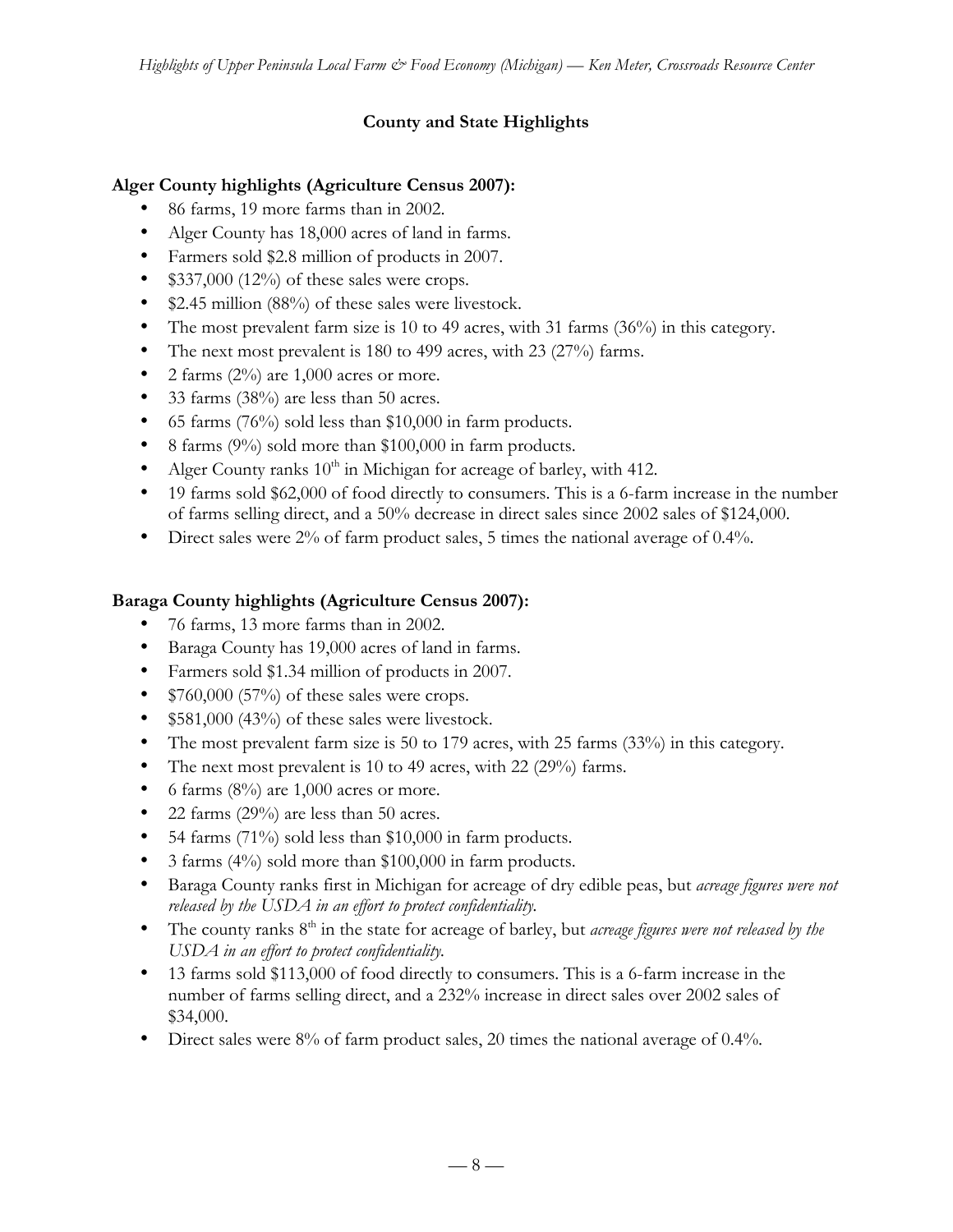# **Chippewa County highlights (Agriculture Census 2007):**

- 401 farms,  $8\%$  more than in 2002.
- Chippewa County has 99,000 acres of land in farms.
- Farmers sold \$9.4 million of products in 2007.
- \$3.44 million (37%) of these sales were crops.
- \$5.94 million (63%) of these sales were livestock.
- The most prevalent farm size is 50 to 179 acres, with 153 farms (38%) in this category.
- The next most prevalent is 180 to 499 acres, with  $102$  (25%) farms.
- 15 farms  $(4\%)$  are 1,000 acres or more.
- 89 farms (22%) are less than 50 acres.
- 256 farms (64%) sold less than \$10,000 in farm products.
- 24 farms (6%) sold more than \$100,000 in farm products.
- Chippewa County ranks  $1<sup>st</sup>$  in Michigan for acreage of forage crops (hay, etc.) with 47,000.
- The county ranks  $2<sup>nd</sup>$  in the state for acreage of fields and grass seed crops, with 317.
- Chippewa County ranks  $4<sup>th</sup>$  in the state for acreage of barley, with 1,025.
- The county ranks  $5<sup>th</sup>$  in the state for sales of sheep, goats, and their products, with \$288,000.
- Chippewa County ranks seventh in the state for acreage of oats, with 1,631.
- The county ranks  $8<sup>th</sup>$  in Michigan for aquaculture sales with \$237,000.
- Chippewa County ranks  $8<sup>th</sup>$  in the state for inventory of sheep and lambs, with 2,549.
- 54 farms sold \$165,000 of food directly to consumers. This is a 93% increase in the number of farms selling direct (28 in 2002), and a 129% increase in direct sales over 2002 sales of \$72,000.
- Direct sales were 2% of farm product sales, 5 times the national average of 0.4%.

# **Delta County highlights (Agriculture Census 2007):**

- 290 farms, 17 more farms than in 2002.
- Delta County has 78,000 acres of land in farms.
- Farmers sold \$11.6 million of products in 2007.
- \$4.4 million (38%) of these sales were crops.
- \$7.2 million (62%) of these sales were livestock.
- The most prevalent farm size is 50 to 179 acres, with 124 farms (43%) in this category.
- The next most prevalent is 180 to 499 acres, with 62 (21%) farms.
- 22 farms  $(8\%)$  are 1,000 acres or more.
- 56 farms  $(19\%)$  are less than 50 acres.
- 173 farms (60%) sold less than \$10,000 in farm products.
- 35 farms (12%) sold more than \$100,000 in farm products.
- Delta County ranks  $2<sup>nd</sup>$  in Michigan for acreage of barley, with 1,249.
- The county ranks 3<sup>rd</sup> in the state for inventory of mink, but inventory *figures were not released by the USDA in an effort to protect confidentiality.*
- Delta County ranks  $10^{th}$  in the state for acreage of oats, with 1,563.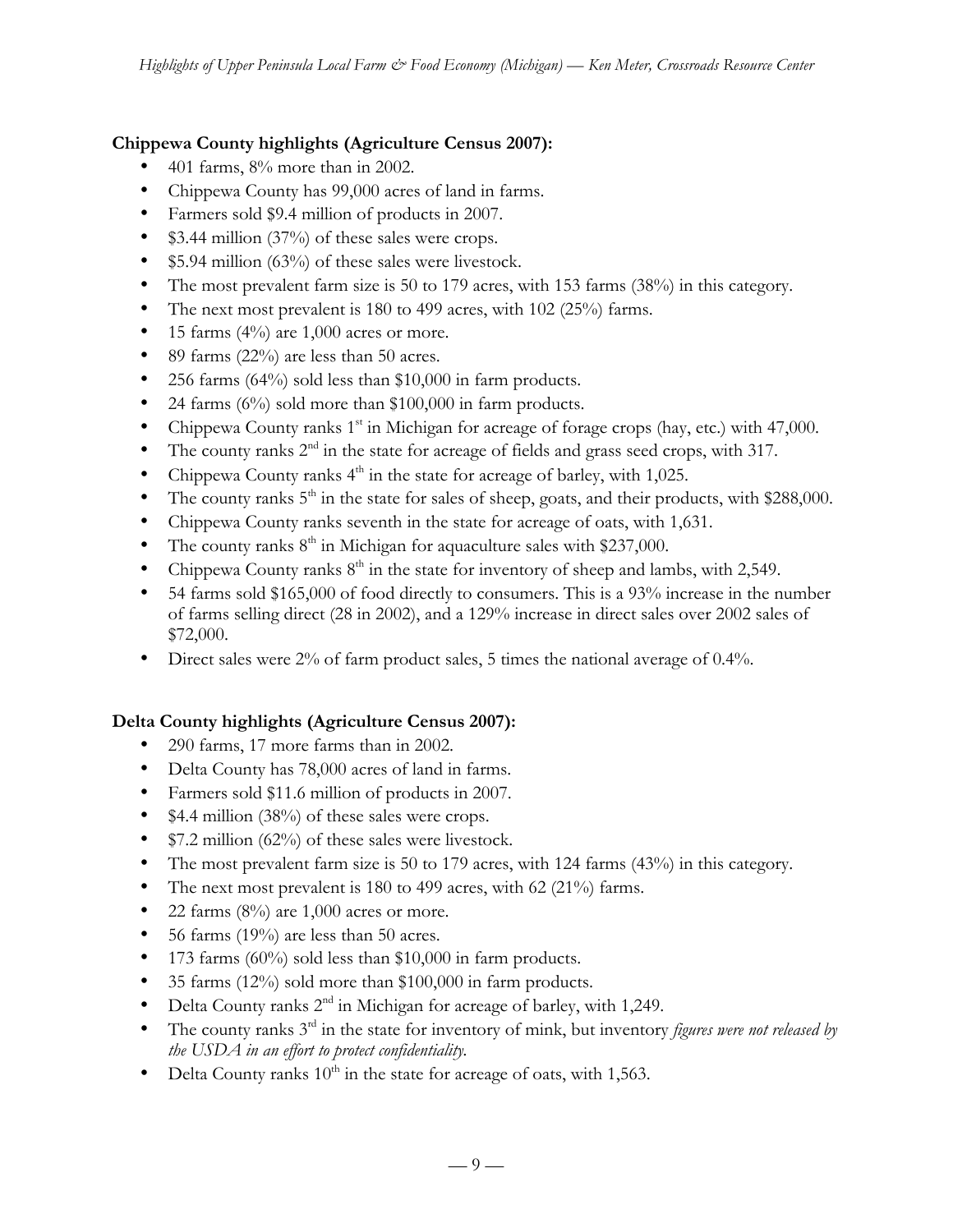- 22 farms sold \$58,000 of food directly to consumers. This is a 7-farm (24%) decrease in the number of farms selling direct, and an 87% decrease in direct sales since 2002 sales of \$461,000.
- Direct sales were 0.5% of farm product sales, more than the national average of 0.4%.

# **Dickinson County highlights (Agriculture Census 2007):**

- 161 farms, 15 more farms than in 2002.
- Dickinson County has 25,000 acres of land in farms.
- Farmers sold \$4.6 million of products in 2007.
- \$2 million (43%) of these sales were crops.
- \$2.6 million (57%) of these sales were livestock.
- The most prevalent farm size is 50 to 179 acres, with 63 farms (39%) in this category.
- The next most prevalent is 10 to 49 acres, with 42 (26%) farms.
- 1 farm  $(1\%)$  is 1,000 acres or more.
- 32 farms (52%) are less than 50 acres.
- 126 farms (78%) sold less than \$10,000 in farm products.
- 13 farms (8%) sold more than \$100,000 in farm products.
- 12 farms sold \$33,000 of food directly to consumers. This is a one-farm decrease in the number of farms selling direct, and an 83% increase in direct sales over 2002 sales of \$18,000.
- Direct sales were 1% of farm product sales, more than double the national average of 0.4%.

# **Gogebic County highlights (Agriculture Census 2007):**

- 42 farms, 7 less farms than in 2002.
- Gogebic County has 3,907 acres of land in farms.
- Farmers sold \$394,000 of products in 2007.
- $$125,000$  (32%) of these sales were crops.
- \$270,000 (69%) of these sales were livestock.
- The most prevalent farm size is 50 to 179 acres, with 30 farms (71%) in this category.
- The next most prevalent is 10 to 49 acres, with 7 (17%) farms.
- No farms are 1,000 acres or more.
- 8 farms (19%) are less than 50 acres.
- 36 farms (86%) sold less than \$10,000 in farm products.
- No farms sold more than \$100,000 in farm products.
- Gogebic County ranks 1st in Michigan for acreage of wild rice, but *acreage figures were not released by the USDA in an effort to protect confidentiality.*
- 14 farms sold \$32,000 of food directly to consumers. This is an 11-farm (367%) increase in the number of farms selling direct, and a 357% increase in direct sales over 2002 sales of \$7,000.
- Direct sales were 8% of farm product sales, 20 times the national average of 0.4%.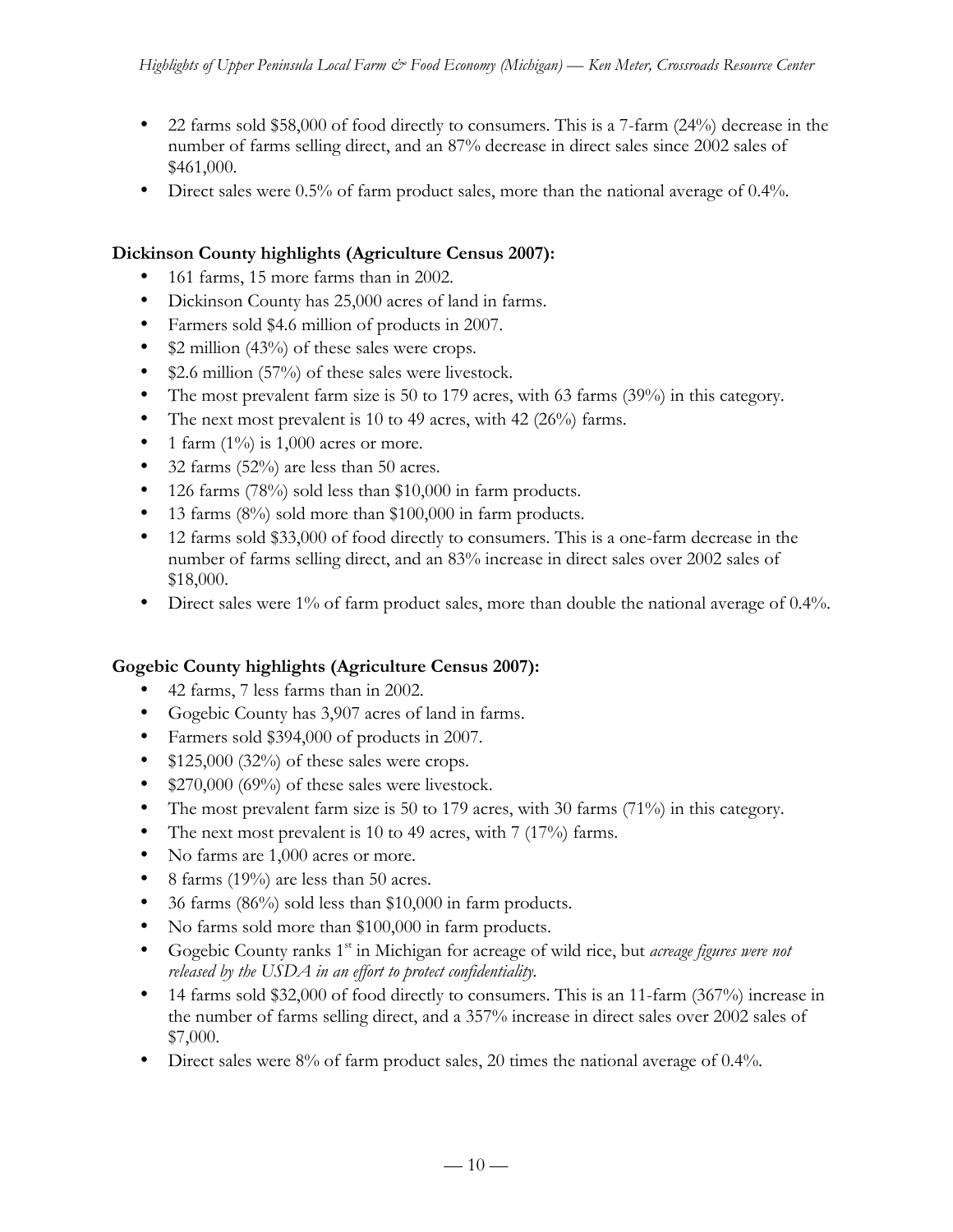## **Houghton County highlights (Agriculture Census 2007):**

- 155 farms, 3 farms less than in 2002.
- Houghton County has 24,000 acres of land in farms.
- Farmers sold \$2.7 million of products in 2007.
- \$1 million (37%) of these sales were crops.
- \$1.7 million (63%) of these sales were livestock.
- The most prevalent farm size is 50 to 179 acres, with 60 farms (39%) in this category.
- The next most prevalent is 10 to 49 acres, with 50 (32%) farms.
- 2 farms  $(1\%)$  are 1,000 acres or more.
- 55 farms (35%) are less than 50 acres.
- 125 farms (81%) sold less than \$10,000 in farm products.
- 4 farms (3%) sold more than \$100,000 in farm products.
- 44 farms sold \$164,000 of food directly to consumers. This is a 15-farm (52%) increase in the number of farms selling direct, and a 46% increase in direct sales over 2002 sales of \$112,000.
- Direct sales were 6% of farm product sales, 15 times the national average of 0.4%.

# **Iron County highlights (Agriculture Census 2007):**

- 111 farms, 5 more farms than in 2002.
- Iron County has 28,000 acres of land in farms.
- Farmers sold \$1.9 million of products in 2007.
- \$1.4 million (74%) of these sales were crops.
- \$512,000 (26%) of these sales were livestock.
- The most prevalent farm size is 50 to 179 acres, with 46 farms (41%) in this category.
- The next most prevalent is 10 to 49 acres, with 29 (26%) farms.
- 4 farms  $(4\%)$  are 1,000 acres or more.
- 32 farms (29%) are less than 50 acres.
- 83 farms (75%) sold less than \$10,000 in farm products.
- 3 farms (3%) sold more than \$100,000 in farm products.
- 12 farms sold \$12,000 of food directly to consumers. This is a two-farm decrease in the number of farms selling direct, and a 56% decrease in direct sales since 2002 sales of \$27,000.
- Direct sales were 1% of farm product sales, more than double the national average of 0.4%.

# **Keweenaw County highlights (Agriculture Census 2007):**

- 8 farms, 3 fewer farms than in 2002.
- Keweenaw County has 1,602 acres of land in farms.
- Farmers sold \$6,000 of products in 2007.
- Sales of crops and livestock in Keweenaw County were suppressed by the USDA in an effort to protect *confidentiality.*
- The most prevalent farm size is 50 to 179 acres, with 4 farms (50%) in this category.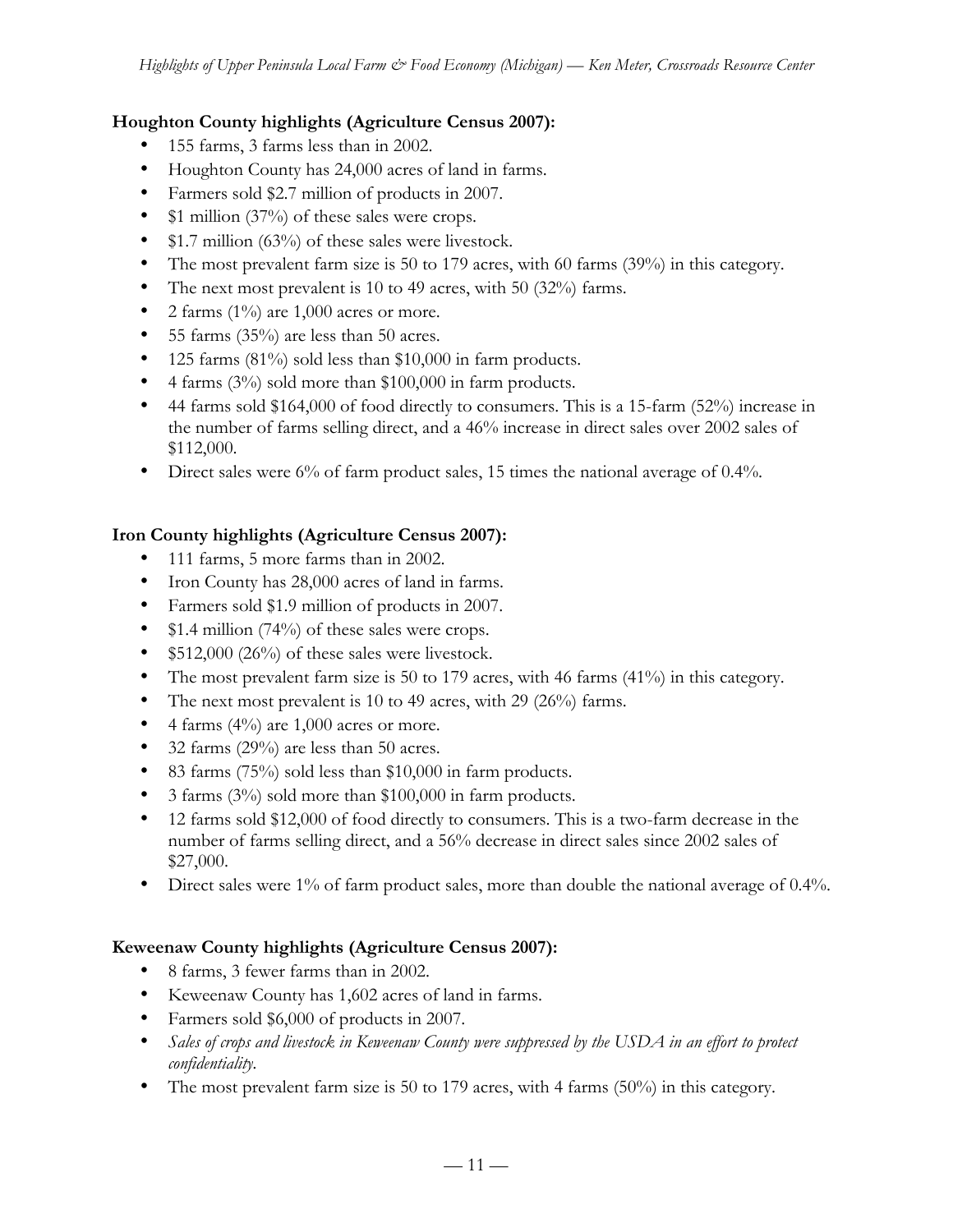- The next most prevalent is 10 to 49 acres, with 3 (38%) farms.
- 1 farm  $(13\%)$  is 1,000 acres or more.
- 3 farms (38%) are less than 50 acres.
- 8 farms (100%) sold less than \$10,000 in farm products.
- No farm sold more than \$100,000 in farm products.
- No farms sold directly to consumers.

# **Luce County highlights (Agriculture Census 2007):**

- 41 farms, 11 more farms than in 2002.
- Luce County has 8,819 acres of land in farms.
- Farmers sold \$2.55 million of products in 2007.
- \$2.22 million (87%) of these sales were crops.
- \$334,000 (13%) of these sales were livestock.
- The most prevalent farm size is 50 to 179 acres, with 18 farms (44%) in this category.
- The next most prevalent is 10 to 49 acres, with 9 (22%) farms.
- 2 farms  $(5\%)$  are 1,000 acres or more.
- 12 farms (29%) are less than 50 acres.
- 26 farms  $(63\%)$  sold less than \$10,000 in farm products.
- 6 farms  $(15\%)$  sold more than \$100,000 in farm products.
- 8 farms sold \$42,000 of food directly to consumers. This is a 3-farm increase in the number of farms selling direct, and a 282% increase in direct sales over 2002 sales of \$11,000.
- Direct sales were 2% of farm product sales, 5 times the national average of 0.4%.

# **Mackinac County highlights (Agriculture Census 2007):**

- 89 farms, 13 more farms than in 2002.
- Mackinac County has 22,000 acres of land in farms.
- Farmers sold \$4.298 million of products in 2007.
- $$409,000 (10\%)$  of these sales were crops.
- \$3.9 million (90%) of these sales were livestock.
- The most prevalent farm size is 50 to 179 acres, with 41 farms  $(46%)$  in this category.
- The next most prevalent is 180 to 499 acres, with 20 (22%) farms.
- 4 farms  $(4\%)$  are 1,000 acres or more.
- 18 farms  $(20\%)$  are less than 50 acres.
- 54 farms  $(61\%)$  sold less than \$10,000 in farm products.
- 6 farms (7%) sold more than \$100,000 in farm products.
- 7 farms sold \$21,000 of food directly to consumers. There was no change in the amount of farms selling direct since 2002, and a 50% increase in direct sales over 2002 sales of \$14,000.
- Direct sales were 0.5% of farm product sales, more than the national average of 0.4%.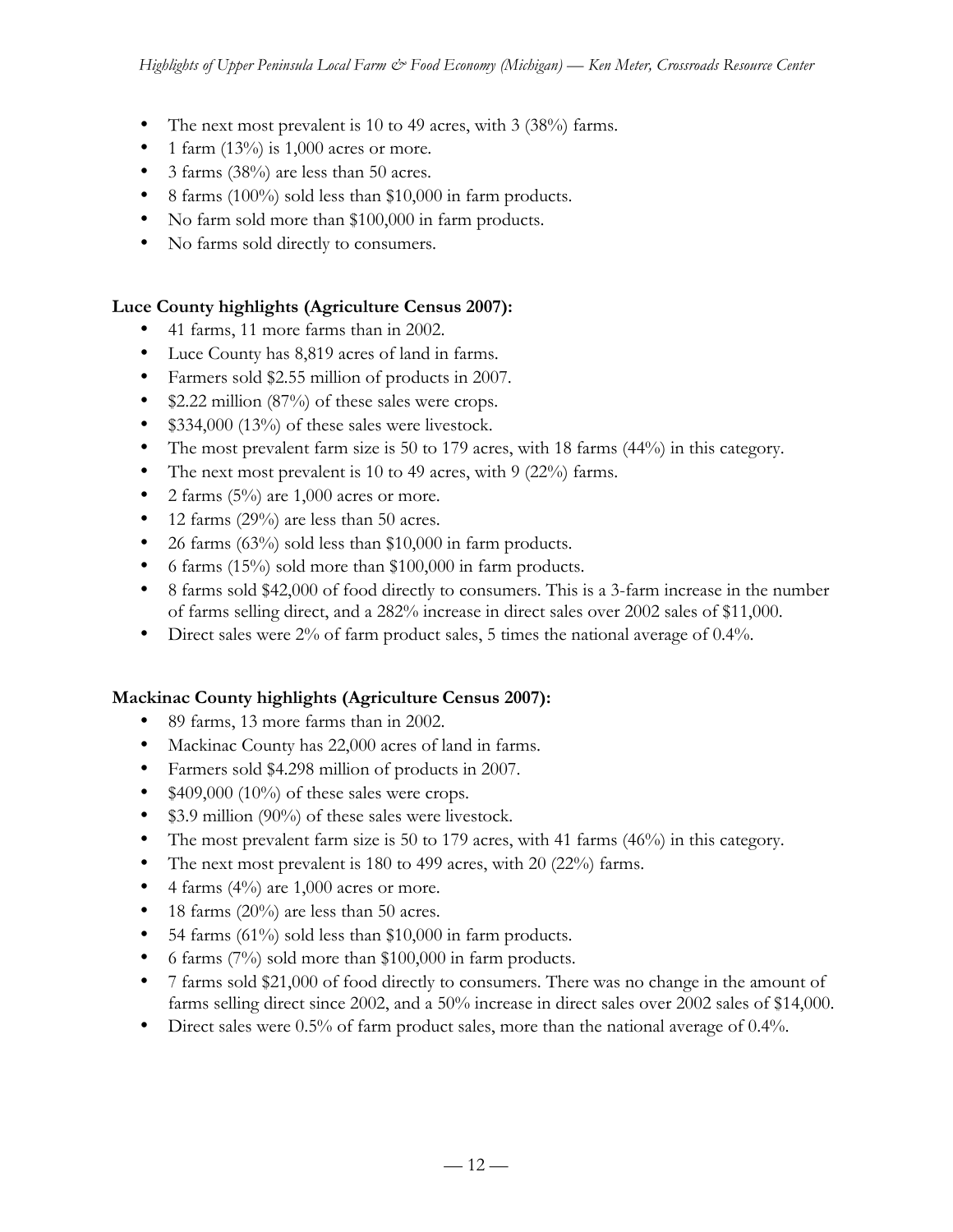# **Marquette County highlights (Agriculture Census 2007):**

- 144 farms, 16 farms less than in 2002.
- Marquette County has 30,000 acres of land in farms.
- Farmers sold \$3.8 million of products in 2007.
- \$1.38 million (36%) of these sales were crops.
- \$2.44 million (64%) of these sales were livestock.
- The most prevalent farm size is 50 to 179 acres, with 60 farms (42%) in this category.
- The next most prevalent is 10 to 49 acres, with 44 (31%) farms.
- 6 farms  $(4\%)$  are 1,000 acres or more.
- 51 farms  $(35\%)$  are less than 50 acres.
- 121 farms (84%) sold less than \$10,000 in farm products.
- 9 farms  $(6\%)$  sold more than \$100,000 in farm products.
- 27 farms sold \$166,000 of food directly to consumers. This is a 10-farm (59%) increase in the number of farms selling direct, and a 1007% increase in direct sales over 2002 sales of \$15,000.
- Direct sales were 4% of farm product sales, 10 times the national average of 0.4%.

# **Menominee County highlights (Agriculture Census 2007):**

- 419 farms, 13% more than in 2002.
- Menominee County has 104,000 acres of land in farms.
- Farmers sold \$33.6 million of products in 2007.
- \$3.3 million (10%) of these sales were crops.
- \$30.3 million (90%) of these sales were livestock.
- The most prevalent farm size is 50 to 179 acres, with 148 farms (35%) in this category.
- The next most prevalent is 10 to 49 acres, with 106  $(25\%)$  farms.
- 23 farms  $(5\%)$  are 1,000 acres or more.
- 115 farms (27%) are less than 50 acres.
- 261 farms (62%) sold less than \$10,000 in farm products.
- 65 farms (16%) sold more than \$100,000 in farm products.
- Menominee County ranks  $1<sup>st</sup>$  in Michigan for acreage of barley, with 1,614.
- The county ranks  $1<sup>st</sup>$  in the state for inventory of mink, with 18,000.
- Menominee County ranks  $7<sup>th</sup>$  in the state for acreage of Christmas trees, with 1,579.
- The county ranks  $8<sup>th</sup>$  in the state for acreage of forage crops (hay, etc.), with 28,000.
- 47 farms sold \$216,000 of food directly to consumers. This is an 11-farm (30%) increase in the number of farms selling direct, and an 83% increase in direct sales over 2002 sales of \$118,000.
- Direct sales were 1% of farm product sales, more than double the national average of 0.4%.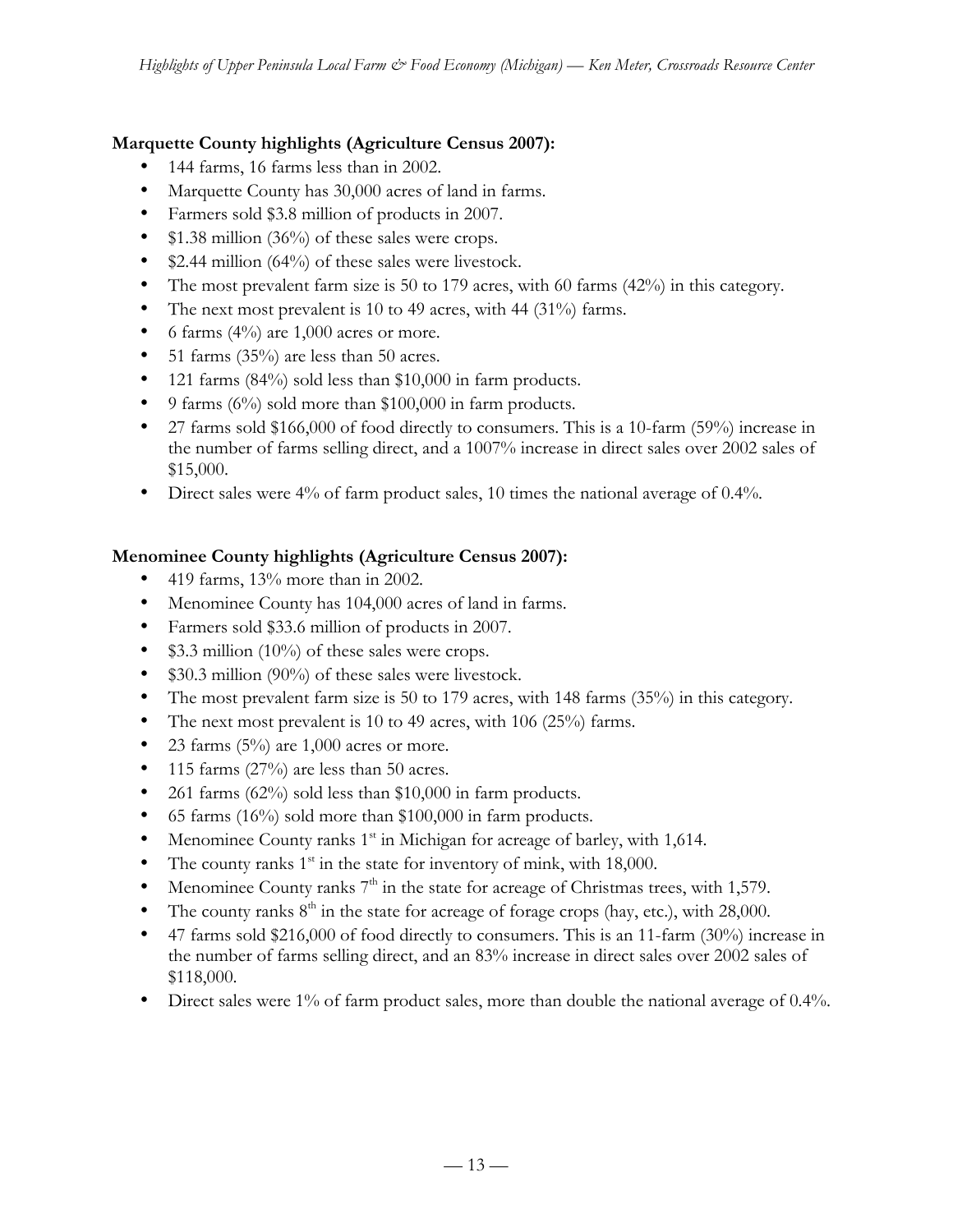# **Ontonagon County highlights (Agriculture Census 2007):**

- 104 farms, 4 farms less than in 2002.
- Ontonagon County has 31,000 acres of land in farms.
- Farmers sold \$1.93 million of products in 2007.
- $$752,000 (39%)$  of these sales were crops.
- \$1.18 million (61%) of these sales were livestock.
- The most prevalent farm size is 50 to 179 acres, with 35 farms (34%) in this category.
- The next most prevalent is 180 to 499 acres, with 33 (32%) farms.
- 4 farms  $(4\%)$  are 1,000 acres or more.
- 16 farms  $(15\%)$  are less than 50 acres.
- 71 farms (68%) sold less than \$10,000 in farm products.
- 4 farms  $(4\%)$  sold more than \$100,000 in farm products.
- Ontonagon County ranks 3<sup>rd</sup> in Michigan for acreage of field and grass seed crops, with 292.
- 12 farms sold \$44,000 of food directly to consumers. This is a 4-farm increase in the number of farms selling direct, and a 26% increase in direct sales over 2002 sales of \$35,000.
- Direct sales were 2% of farm product sales, 5 times the national average of 0.4%.

# **Schoolcraft County highlights (Agriculture Census 2007):**

- 66 farms, 15 more than in 2002.
- Schoolcraft County has 27,000 acres of land in farms.
- Farmers sold \$2.4 million of products in 2007.
- \$1.5 million (63%) of these sales were crops.
- \$879,000 (37%) of these sales were livestock.
- The most prevalent farm size is 50 to 179 acres, with 21 farms (32%) in this category.
- The next most prevalent sizes are both 10 to 49 acres, and 180 to 499 acres, each with 17  $(26\%)$  farms.
- 8 farms  $(12\%)$  are 1,000 acres or more.
- 17 farms  $(26\%)$  are less than 50 acres.
- 41 farms (62%) sold less than \$10,000 in farm products.
- 8 farms (12%) sold more than \$100,000 in farm products.
- Schoolcraft County ranks 2<sup>nd</sup> in Michigan for acreage of dry edible peas, but *acreage figures were not released by the USDA in an effort to protect confidentiality.*
- The county ranks  $8<sup>th</sup>$  in the state for acreage of oats, with 1,595.
- 14 farms sold \$39,000 of food directly to consumers. This is a 6-farm increase in the number of farms selling direct, and a 144% increase in direct sales over 2002 sales of \$16,000.
- Direct sales were 2% of farm product sales, 5 times the national average of 0.4%.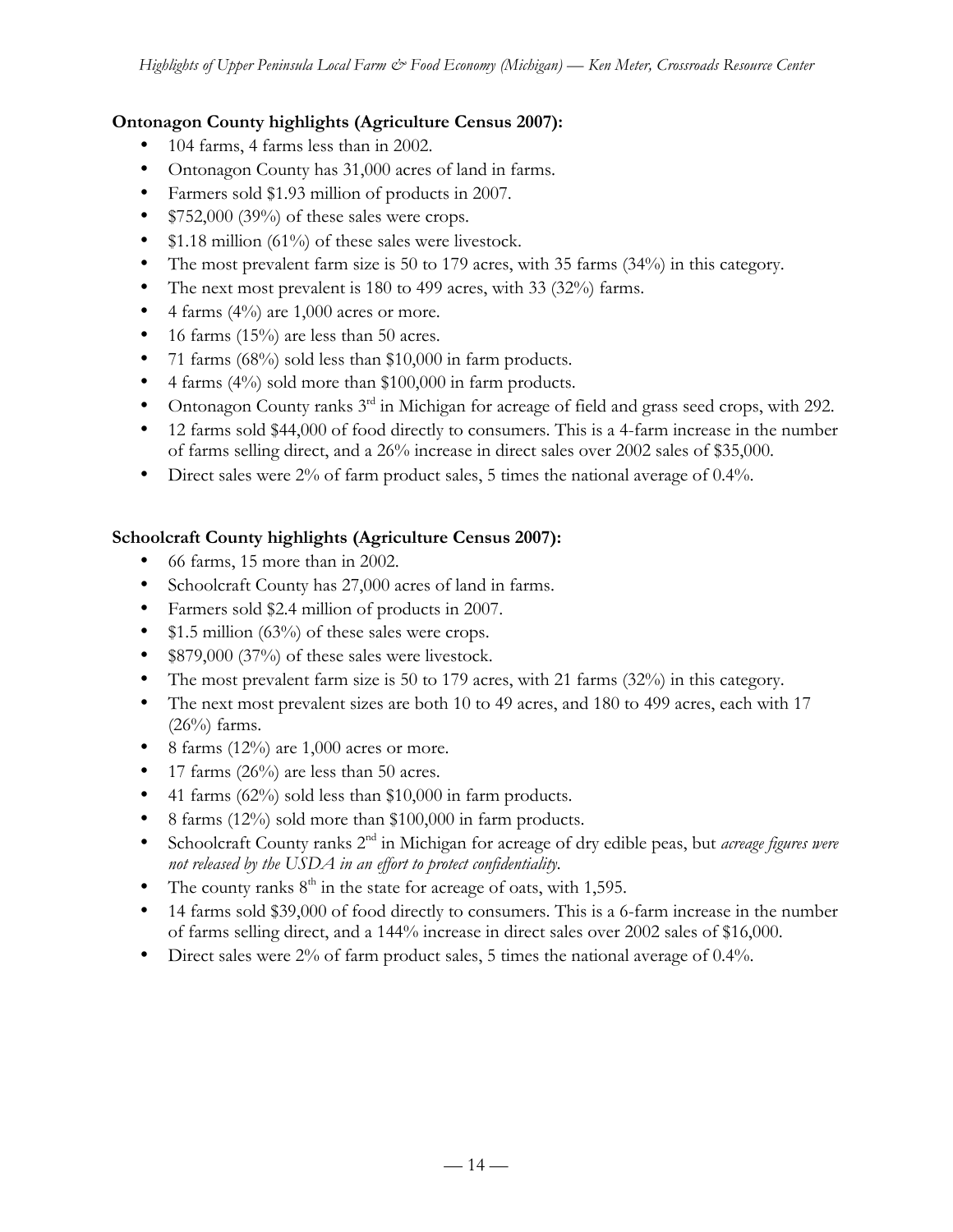# **State of Michigan highlights (Agriculture Census 2007):**

- 56,000 farms, 5% more than in 2002.
- Michigan has 10 million acres of land in farms.
- Farmers sold \$5.8 billion of products in 2007.
- \$3.33 billion (58%) of these sales were crops.
- \$2.42 billion (42%) of these sales was livestock.
- The most prevalent farm size is 10 to 49 acres, with 21,000 farms (37%) in this category.
- The next most prevalent is 50 to 179 acres, with 19,000 (34%) farms.
- 1,969 farms  $(4\%)$  are 1,000 acres or more.
- 24,945 farms  $(45%)$  are less than 50 acres.
- 35,000 farms  $(62\%)$  sold less than \$10,000 in farm products.
- 7,966 farms (14%) sold more than \$100,000 in farm products.
- Michigan ranks  $3<sup>rd</sup>$  in the United States for sales of Christmas trees, with \$29 million.
- The state ranks  $5<sup>th</sup>$  in the country for sales of fruit, tree nuts, and berries, with \$392 million.
- Michigan ranks  $6<sup>th</sup>$  in the country for sales of ornamentals, with \$623 million.
- The state ranks seventh in the country for sales of milk with \$1.3 billion.
- Michigan ranks  $7<sup>th</sup>$  in the country for acreage of corn for silage, with 297,000.
- The state ranks  $9<sup>th</sup>$  in the country for vegetable sales, with \$347 million.
- 6,373 farms sold \$59 million of food directly to consumers. This is a 29% increase in the number of farms selling direct (4,925 in 2002), and a 58% increase in direct sales over 2002 sales of \$37 million.
- Direct sales were 1% of farm product sales, more than twice the national average of 0.4%.
- If direct food sales made up a single commodity, the value of these sales would fall just below the value of the state's  $16<sup>th</sup>$ -most important product, cucumbers.
- 632 farms farm organically, with a total of 41,000 acres of harvested cropland, and 4,709 acres of pastureland.
- 14,000 acres on 477 farms are undergoing organic conversion.
- 582 farms in Michigan sold \$32 million of organic food products, including \$18 million of crops (this may include ornamental and greenhouse crops), \$3.6 million of livestock and poultry, and \$10.5 million of products from livestock and poultry (such as milk or eggs).
- 463 farms market through community supported agriculture (CSA).
- 2,194 farms produce value-added products.
- 15,220 farms use conservation methods such as no-till, limited tilling, filtering field runoff to remove chemicals, fencing animals to prevent them from entering streams, etc.
- 7,151 farms practice rotational or management intensive grazing.
- 417 farms generate energy or electricity on the farms.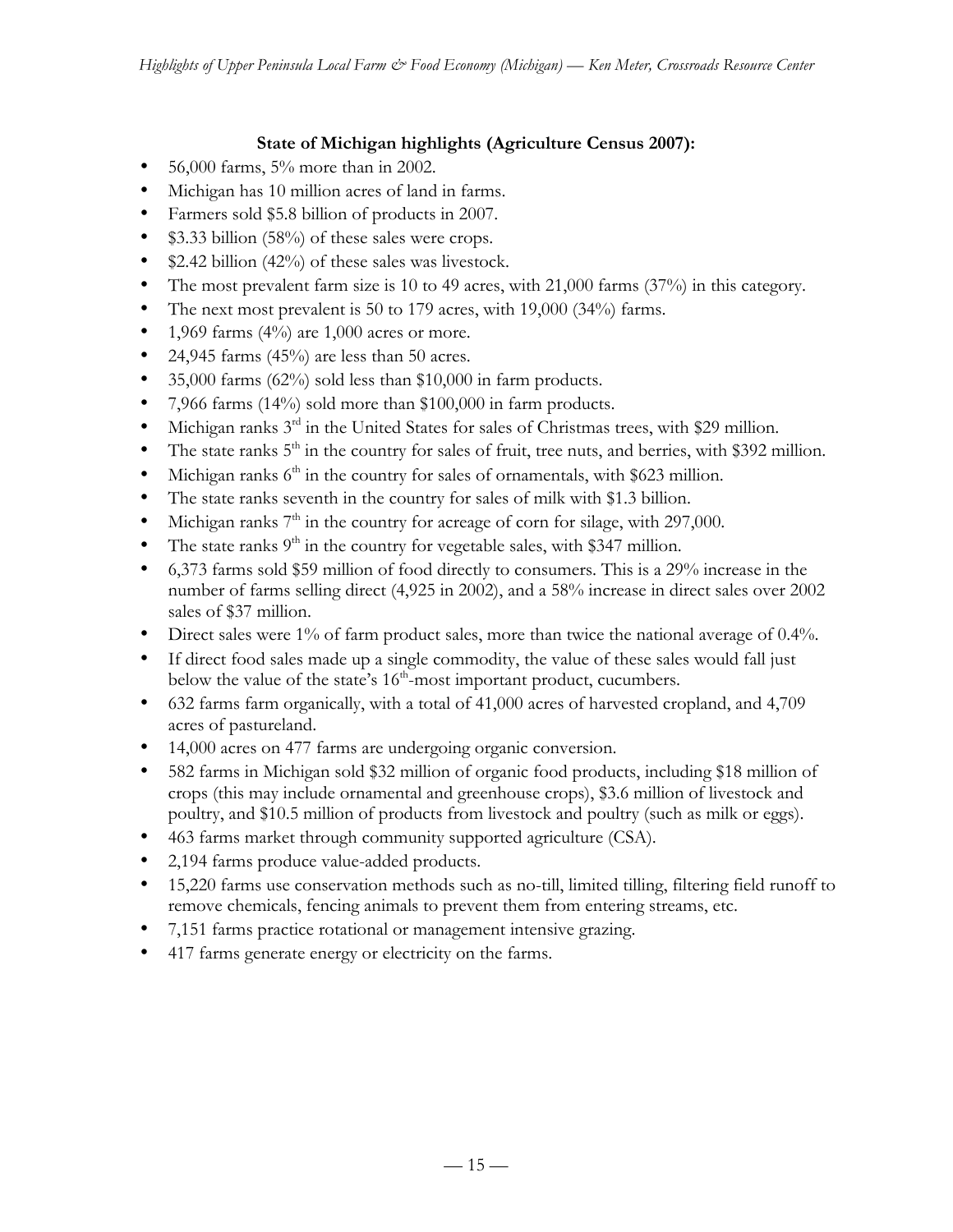## **Michigan's top farm products in 2011 (Economic Research Service)**

*The data in the table and pie chart below are for Michigan as a whole. See chart on next page.*

|                |                    | \$ millions |
|----------------|--------------------|-------------|
| 1              | Dairy products     | 1,774       |
| $\overline{c}$ | Corn               | 1,676       |
| $\overline{3}$ | Soybeans           | 1,022       |
| $\overline{4}$ | Greenhouse/nursery | 594         |
| $\mathsf S$    | Cattle and calves  | 434         |
| 6              | Hogs               | 419         |
| 7              | Wheat              | 326         |
| 8              | Sugar beets        | 262         |
| 9              | Chicken eggs       | 190         |
| 10             | Potatoes           | 162         |
| 11             | Dry beans          | 151         |
| 12             | Apples             | 143         |
| 13             | Blueberries        | 119         |
| 14             | Hay                | 69          |
| 15             | Cherries           | 65          |
| 16             | Cucumbers          | 61          |
| 17             | Grapes             | 34          |
| 18             | Squash             | 26          |
| 19             | Beans, snap        | 24          |
| 20             | Corn, sweet        | 21          |
| 21             | Asparagus          | 17          |
| 22             | Celery             | 13          |
| 23             | Peppers, green     | 13          |

*Note: Turkeys & tomatoes were also listed among Michigan's top 25 products, but sales figures for these products were not released by ERS, in an effort to protect confidentiality.*

If direct food sales made up a single commodity, the value of these sales would fall just below the value of the state's 16<sup>th</sup>-most important product, cucumbers.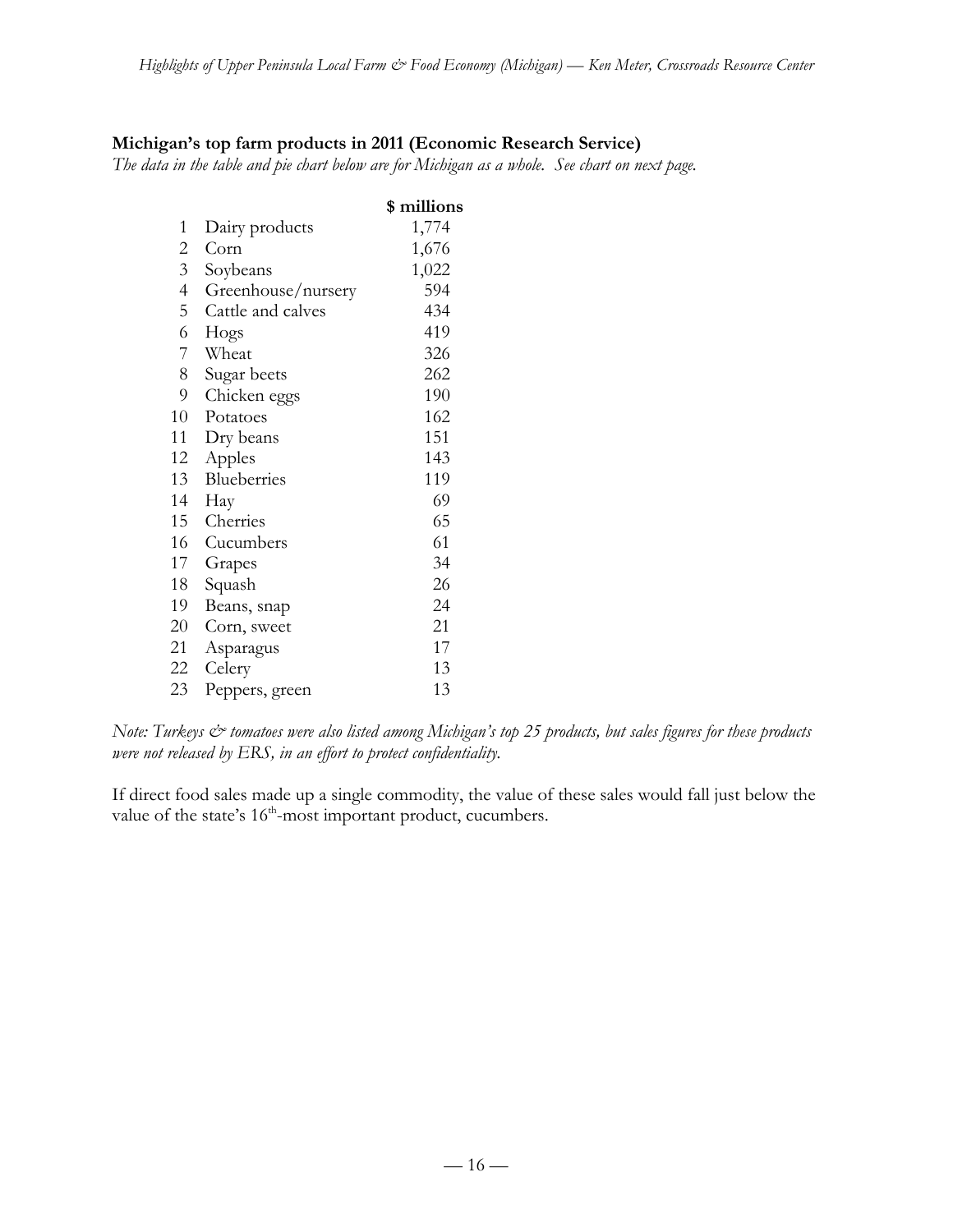

## **Michigan's top farm products in 2011 (Economic Research Service)**

*See table on previous page*

*Source: USDA Economic Research Service*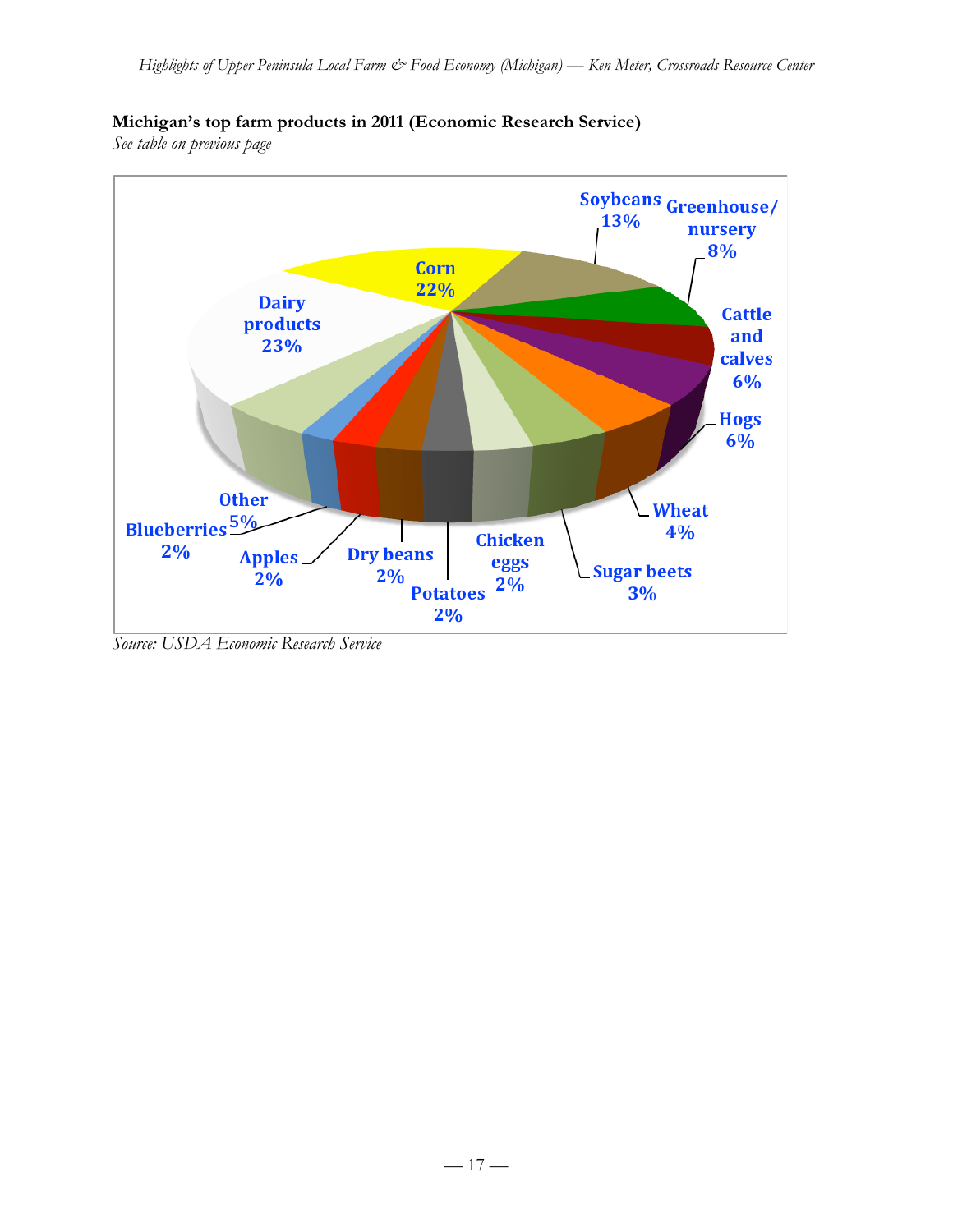## **Balance of Cash Receipts and Production Costs (BEA):**

2,193 U.P. farmers sell \$91.7 million of food commodities per year (1989-2011 average), spending \$93.6 million to raise them, for an annual loss of \$1.8 million. This is an average net loss of \$820 per farm. *Note that these sales figures compiled by the BEA may differ from cash receipts recorded by the USDA Agriculture Census (above).*

Overall, farm producers spent \$42 million more to produce crops and livestock over the years 1989 to 2011 than they earned by selling these products. In fact, farm production costs exceeded cash receipts for 17 years of that 23-year period. Moreover, 61% of the region's farms reported a net loss in 2007 (Ag Census), and U.P. farmers earned \$8 million less by selling commodities in 2011 than they earned in 1969 (in 2011 dollars).

Farmers earn another \$8.9 million per year of farm-related income — primarily custom work, and rental income (23-year average for 1989-2011). Federal farm support payments are also a more important source of net income than commodity production, averaging \$4.8 million per year for the region for the same years.

## **The region's consumers:**

*See also information covering low-income food consumption and food-related health conditions, page 1-2 above.* Upper Peninsula consumers spend \$777 million buying food each year, including \$478 million for home use. Most of this food is produced outside the peninsula, so U.P. consumers spend about \$700 million per year buying food sourced far away. More than \$1.2 million of food products (1% of farm cash receipts and 0.15% of the region's consumer market) are sold by farmers directly to consumers.

Estimated change in net assets (that is, assets minus liabilities) for all region households combined was a loss of \$281 million in 2011 alone (BLS). This places additional pressure on U.P. consumers trying to buy food.

### **Farm and food economy summary:**

Farmers lose \$1.8 million each year producing food commodities, and spend at least \$42 million buying inputs sourced outside of the region. Even when farmers make money, these input purchases result in substantial losses to the region as a whole. Overall, farm production creates an outflow of \$44 million from the region.

Meanwhile, consumers spend \$700 million buying food from outside. Thus, total loss to the region is \$740 million of potential wealth *each year*. This loss amounts to *eight times* the value of all food products raised in the region.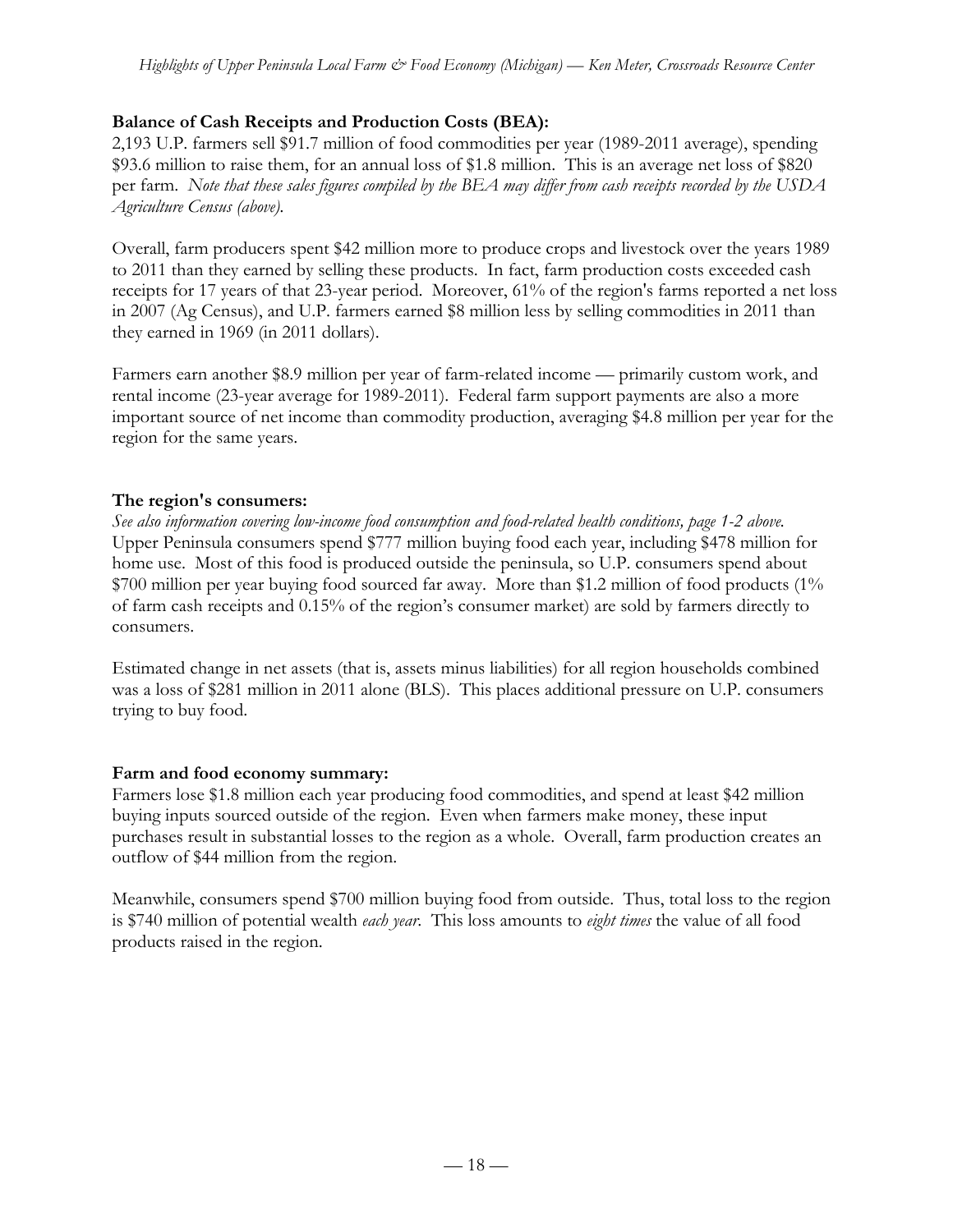#### **Upper Peninsula: markets for food eaten at home (2011):**

U.P. residents purchase \$777 million of food each year, including \$478 million to eat at home. Home purchases break down in the following way:

|                                     | millions |
|-------------------------------------|----------|
| Meats, poultry, fish, and eggs      | \$98     |
| Fruits & vegetables                 | 87       |
| Cereals and bakery products         | 68       |
| Dairy products                      | 51       |
| "Other," incl. Sweets, fats, & oils | 174      |

If U.P. residents purchased \$5 of food each week directly from farmers in the region, this would generate \$80 million of new farm revenue (an 87% increase) for the region.

### **Western U.P.: markets for food eaten at home (2011):**

Western U.P. residents purchase \$206 million of food each year, including \$127 million to eat at home. Home purchases break down in the following way:

|                                     | millions |
|-------------------------------------|----------|
| Meats, poultry, fish, and eggs      | \$26     |
| Fruits & vegetables                 | 23       |
| Cereals and bakery products         | 18       |
| Dairy products                      | 14       |
| "Other," incl. Sweets, fats, & oils | 46       |

If Western U.P. residents purchased \$5 of food each week directly from farmers in the region, this would generate \$21 million of new farm revenue for the region.

#### **Central U.P.: markets for food eaten at home (2011):**

Central U.P. residents purchase \$430 million of food each year, including \$265 million to eat at home. Home purchases break down in the following way:

|                                     | millions |
|-------------------------------------|----------|
| Meats, poultry, fish, and eggs      | \$55     |
| Fruits & vegetables                 | 48       |
| Cereals and bakery products         | 38       |
| Dairy products                      | 28       |
| "Other," incl. Sweets, fats, & oils | 97       |

If Central U.P. residents purchased \$5 of food each week directly from farmers in the region, this would generate \$45 million of new farm revenue for the region.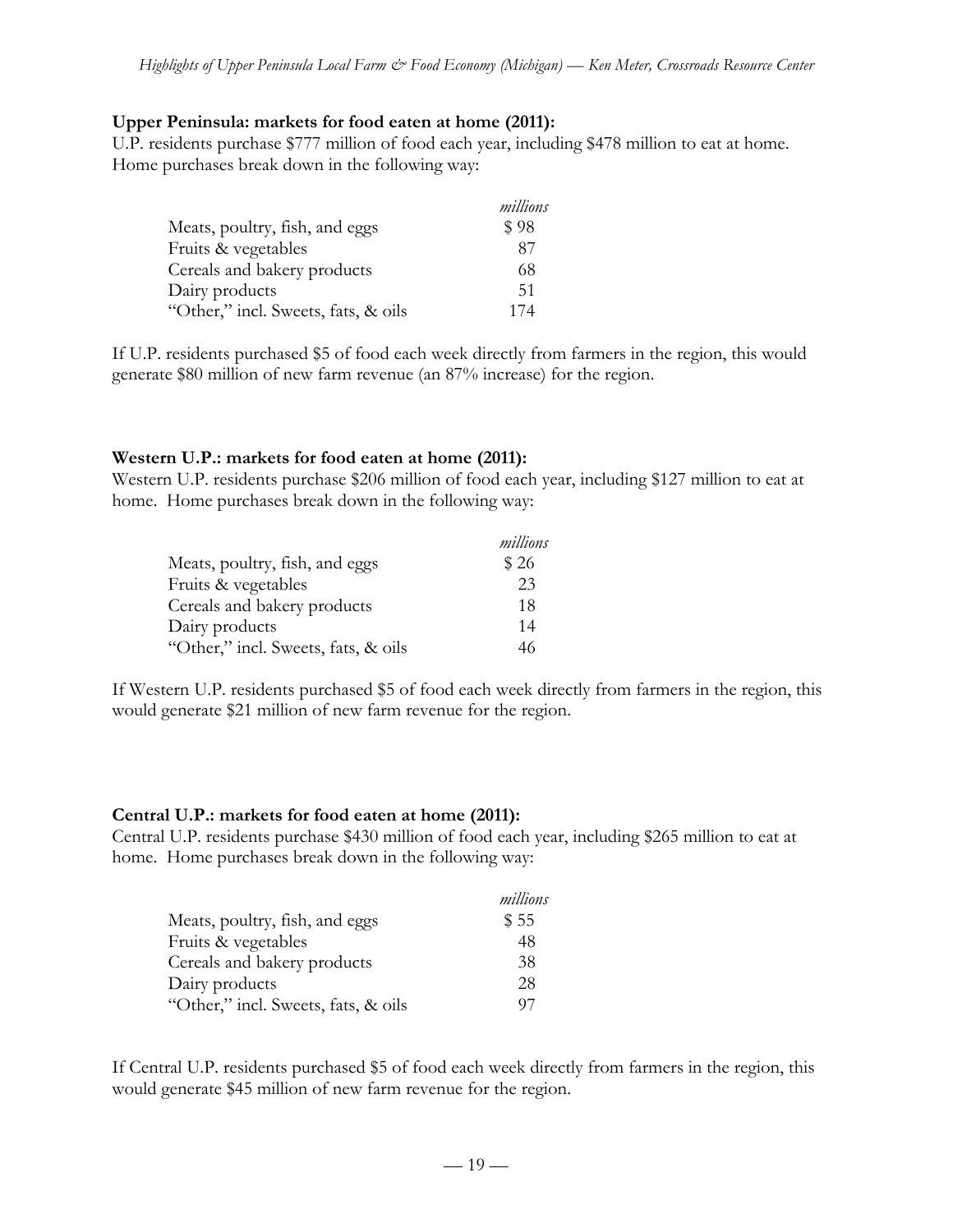### **Eastern U.P.: markets for food eaten at home (2011):**

Eastern U.P. residents purchase \$140 million of food each year, including \$86 million to eat at home. Home purchases break down in the following way:

|                                     | millions |
|-------------------------------------|----------|
| Meats, poultry, fish, and eggs      | \$18     |
| Fruits & vegetables                 | 16       |
| Cereals and bakery products         | 12       |
| Dairy products                      | 9.2      |
| "Other," incl. Sweets, fats, & oils | 32       |

If Eastern U.P. residents purchased \$5 of food each week directly from farmers in the region, this would generate \$15 million of new farm revenue for the region.

### **Alger County: markets for food eaten at home (2011):**

Alger County residents purchase \$24 million of food each year, including \$15 million to eat at home. Home purchases break down in the following way:

|                                     | millions |
|-------------------------------------|----------|
| Meats, poultry, fish, and eggs      | \$3.0    |
| Fruits & vegetables                 | 2.7      |
| Cereals and bakery products         | 2.1      |
| Dairy products                      | 1.6      |
| "Other," incl. Sweets, fats, & oils | 54       |

# **Baraga County: markets for food eaten at home (2011):**

Baraga County residents purchase \$22 million of food each year, including \$14 million to eat at home. Home purchases break down in the following way:

|                                     | millions |
|-------------------------------------|----------|
| Meats, poultry, fish, and eggs      | \$2.8    |
| Fruits & vegetables                 | 2.5      |
| Cereals and bakery products         | 1.9      |
| Dairy products                      | 1.4      |
| "Other," incl. Sweets, fats, & oils | 5.0      |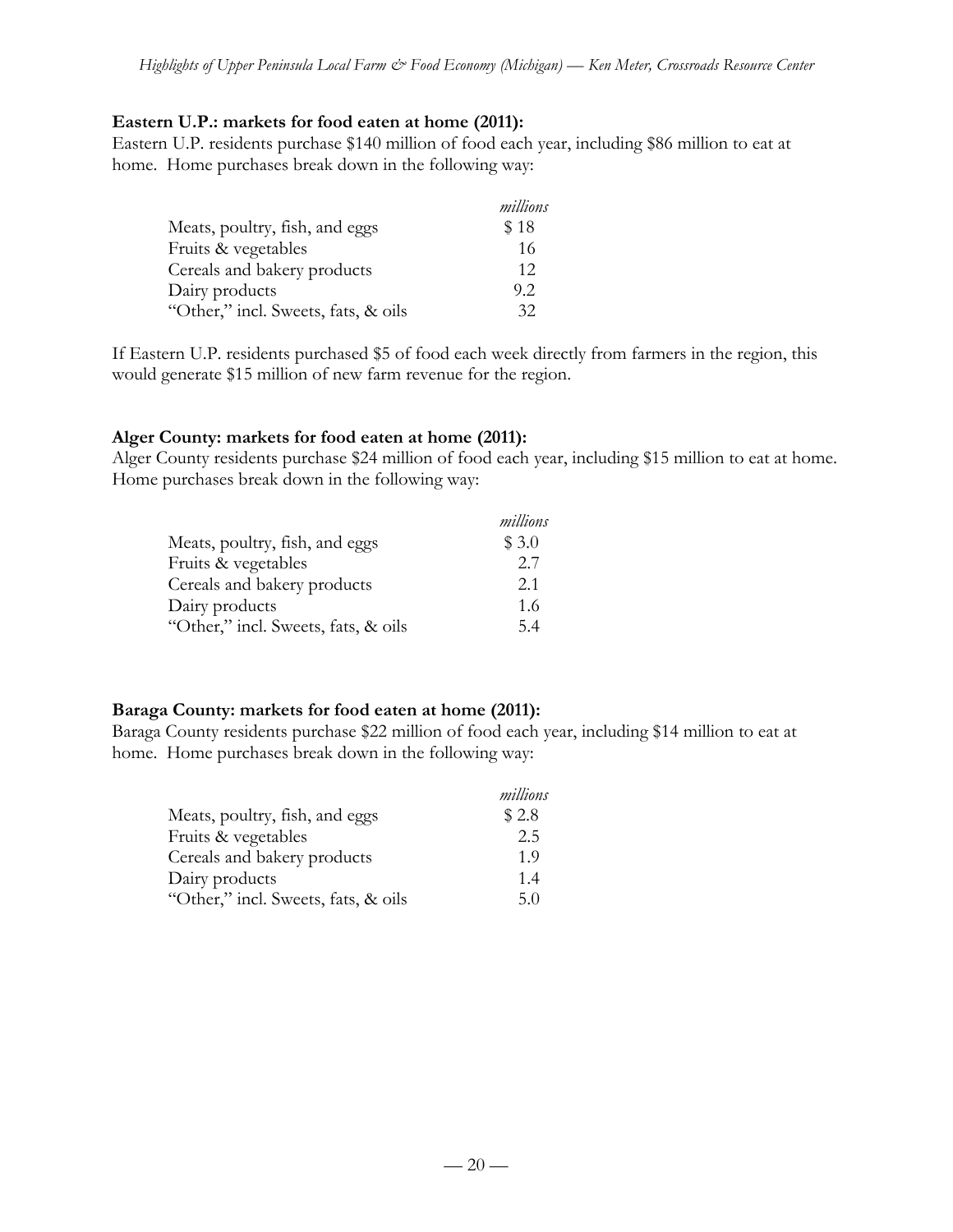### **Chippewa County: markets for food eaten at home (2011):**

Chippewa County residents purchase \$96 million of food each year, including \$59 million to eat at home. Home purchases break down in the following way:

|                                     | millions |
|-------------------------------------|----------|
| Meats, poultry, fish, and eggs      | \$12     |
| Fruits & vegetables                 | 11       |
| Cereals and bakery products         | 8.4      |
| Dairy products                      | 6.3      |
| "Other," incl. Sweets, fats, & oils | 22       |

#### **Delta County: markets for food eaten at home (2011):**

Delta County residents purchase \$92 million of food each year, including \$57 million to eat at home. Home purchases break down in the following way:

|                                     | millions |
|-------------------------------------|----------|
| Meats, poultry, fish, and eggs      | \$12     |
| Fruits & vegetables                 | 10       |
| Cereals and bakery products         | 8.1      |
| Dairy products                      | 6.1      |
| "Other," incl. Sweets, fats, & oils | 21       |

### **Dickinson County: markets for food eaten at home (2011):**

Dickinson County residents purchase \$65 million of food each year, including \$40 million to eat at home. Home purchases break down in the following way:

|                                     | millions |
|-------------------------------------|----------|
| Meats, poultry, fish, and eggs      | \$8.3    |
| Fruits & vegetables                 | 7.3      |
| Cereals and bakery products         | 5.7      |
| Dairy products                      | 4.3      |
| "Other," incl. Sweets, fats, & oils | 14.6     |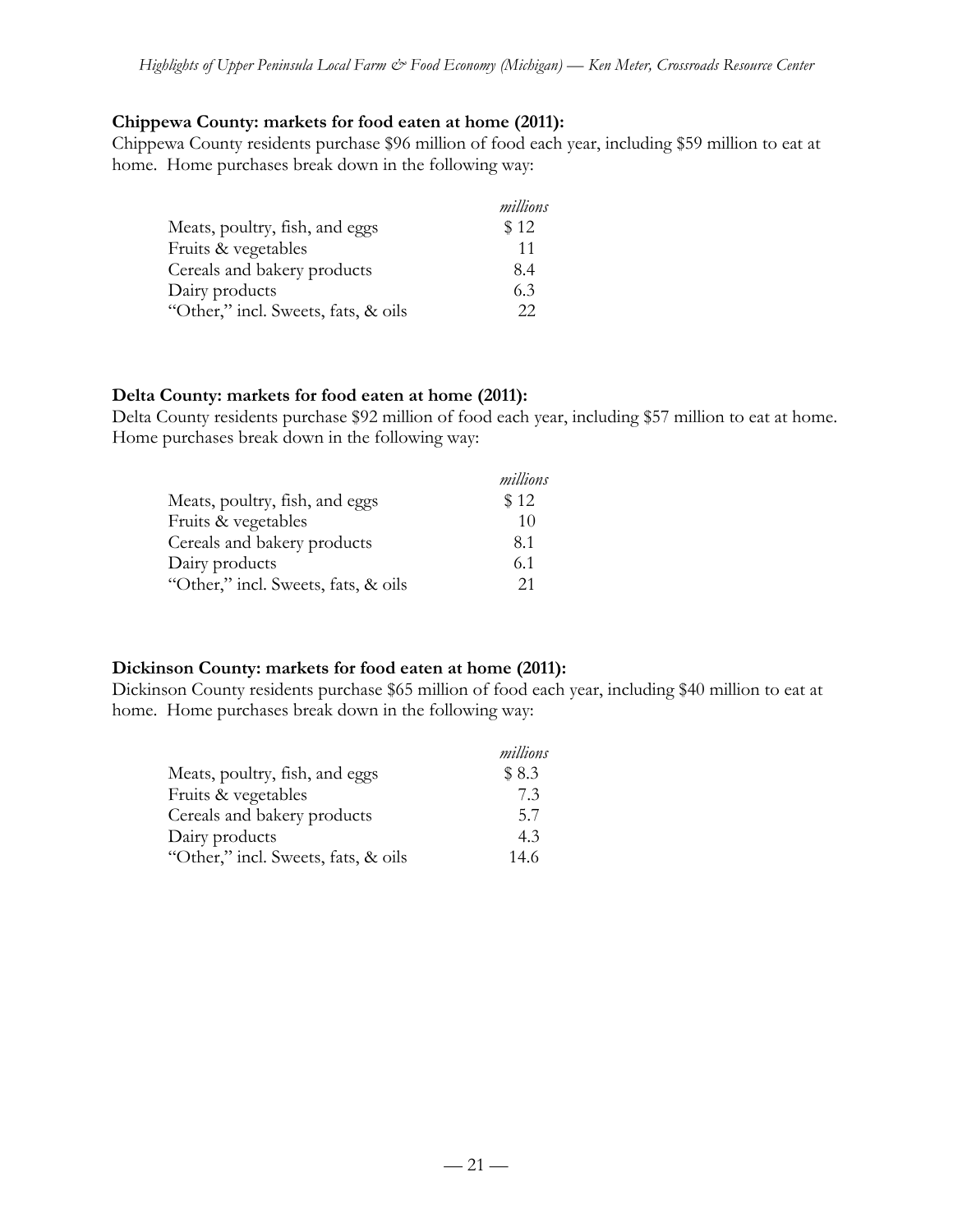### **Gogebic County: markets for food eaten at home (2011):**

Gogebic County residents purchase \$41 million of food each year, including \$25 million to eat at home. Home purchases break down in the following way:

|                                     | millions |
|-------------------------------------|----------|
| Meats, poultry, fish, and eggs      | \$5.2    |
| Fruits & vegetables                 | 4.6      |
| Cereals and bakery products         | 3.6      |
| Dairy products                      | 2.7      |
| "Other," incl. Sweets, fats, & oils | 92       |

### **Houghton County: markets for food eaten at home (2011):**

Houghton County residents purchase \$92 million of food each year, including \$56 million to eat at home. Home purchases break down in the following way:

|                                     | millions |
|-------------------------------------|----------|
| Meats, poultry, fish, and eggs      | \$12     |
| Fruits & vegetables                 | 10       |
| Cereals and bakery products         | 8.0      |
| Dairy products                      | 6.0      |
| "Other," incl. Sweets, fats, & oils | 21       |

# **Iron County: markets for food eaten at home (2011):**

Iron County residents purchase \$29 million of food each year, including \$18 million to eat at home. Home purchases break down in the following way:

|                                     | millions |
|-------------------------------------|----------|
| Meats, poultry, fish, and eggs      | \$3.7    |
| Fruits & vegetables                 | 3.3      |
| Cereals and bakery products         | 2.6      |
| Dairy products                      | 1.9      |
| "Other," incl. Sweets, fats, & oils | 6.6      |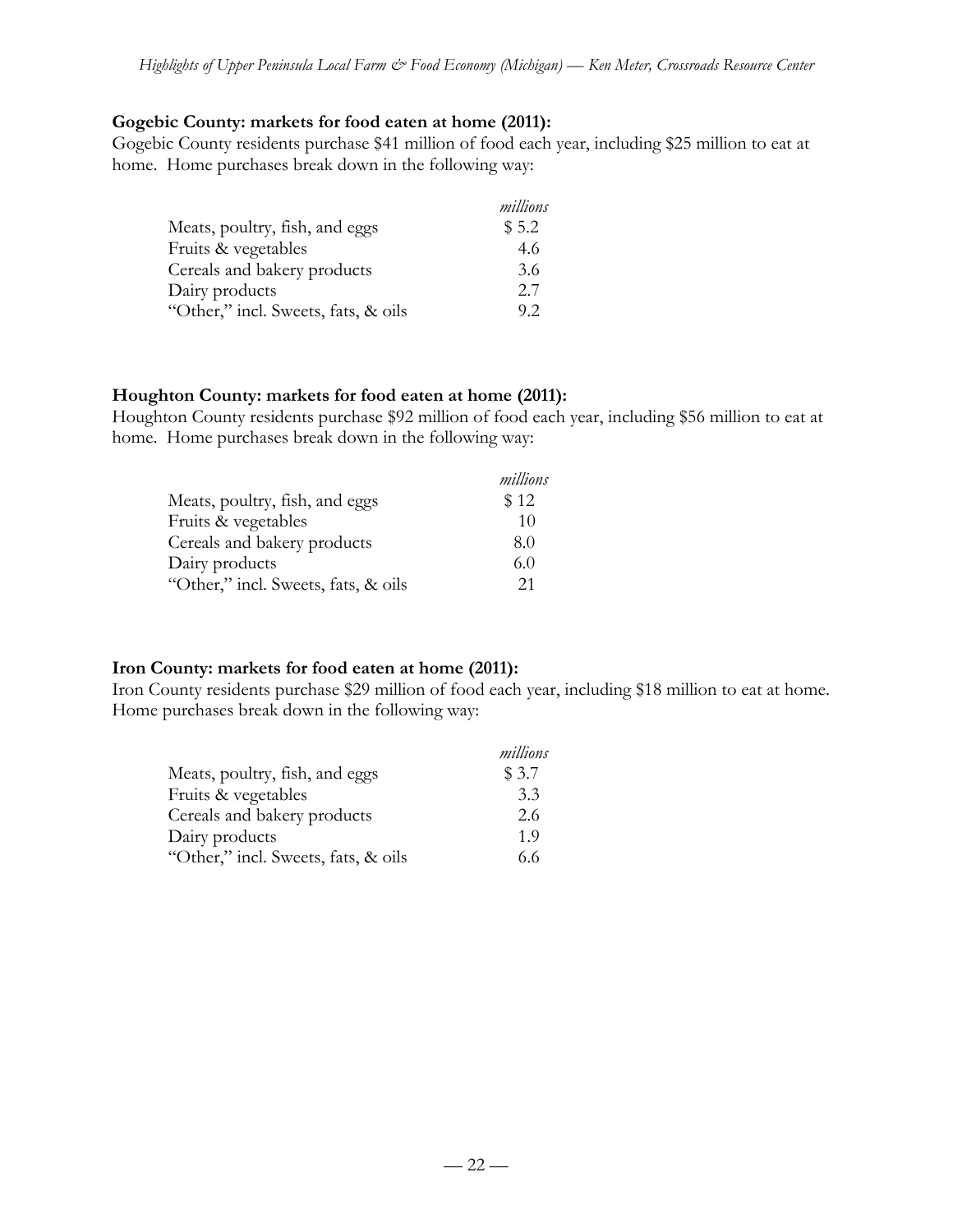### **Keweenaw County: markets for food eaten at home (2011):**

Keweenaw County residents purchase \$5.4 million of food each year, including \$3.3 million to eat at home. Home purchases break down in the following way:

|                                     | millions |
|-------------------------------------|----------|
| Meats, poultry, fish, and eggs      | \$0.7    |
| Fruits & vegetables                 | 0.6      |
| Cereals and bakery products         | 0.5      |
| Dairy products                      | 0.4      |
| "Other," incl. Sweets, fats, & oils | 12       |

### **Luce County: markets for food eaten at home (2011):**

Luce County residents purchase \$16 million of food each year, including \$10 million to eat at home. Home purchases break down in the following way:

|                                     | millions |
|-------------------------------------|----------|
| Meats, poultry, fish, and eggs      | \$2.1    |
| Fruits & vegetables                 | 1.8      |
| Cereals and bakery products         | 1.4      |
| Dairy products                      | 11       |
| "Other," incl. Sweets, fats, & oils | 37       |

### **Mackinac County: markets for food eaten at home (2011):**

Mackinac County residents purchase \$28 million of food each year, including \$17 million to eat at home. Home purchases break down in the following way:

|                                     | millions |
|-------------------------------------|----------|
| Meats, poultry, fish, and eggs      | \$3.5    |
| Fruits & vegetables                 | 3.1      |
| Cereals and bakery products         | 2.4      |
| Dairy products                      | 1.8      |
| "Other," incl. Sweets, fats, & oils | 6.2      |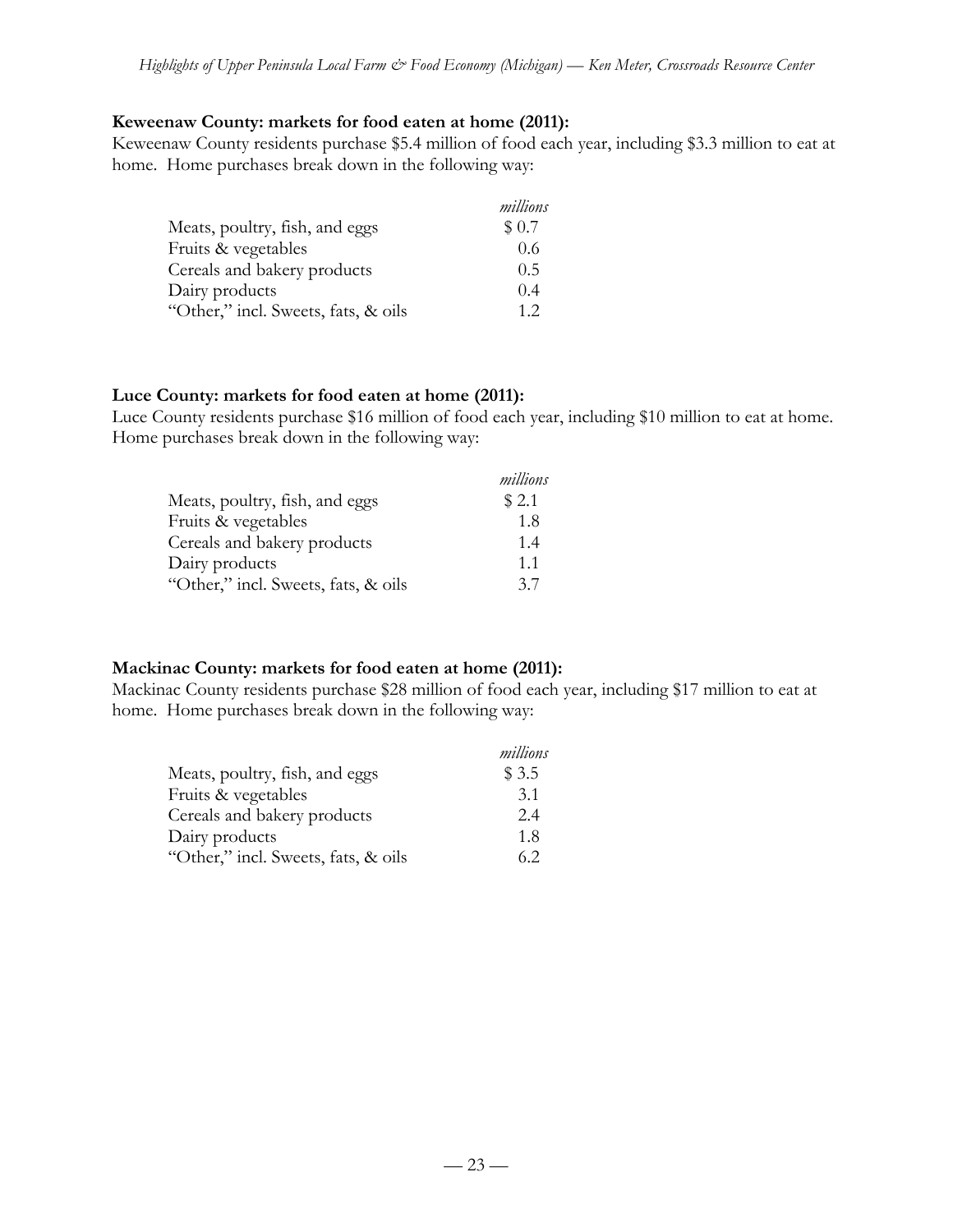### **Marquette County: markets for food eaten at home (2011):**

Marquette County residents purchase \$168 million of food each year, including \$103 million to eat at home. Home purchases break down in the following way:

|                                     | millions |
|-------------------------------------|----------|
| Meats, poultry, fish, and eggs      | \$21     |
| Fruits & vegetables                 | 19       |
| Cereals and bakery products         | 15       |
| Dairy products                      | 11       |
| "Other," incl. Sweets, fats, & oils | 38       |

#### **Menominee County: markets for food eaten at home (2011):**

Menominee County residents purchase \$60 million of food each year, including \$37 million to eat at home. Home purchases break down in the following way:

|                                     | millions |
|-------------------------------------|----------|
| Meats, poultry, fish, and eggs      | \$7.6    |
| Fruits & vegetables                 | 6.7      |
| Cereals and bakery products         | 5.2      |
| Dairy products                      | 3.9      |
| "Other," incl. Sweets, fats, & oils | 13.5     |

### **Ontanagon County: markets for food eaten at home (2011):**

Ontanagon County residents purchase \$17 million of food each year, including \$10 million to eat at home. Home purchases break down in the following way:

|                                     | millions |
|-------------------------------------|----------|
| Meats, poultry, fish, and eggs      | \$2.1    |
| Fruits & vegetables                 | 1.9      |
| Cereals and bakery products         | 1.5      |
| Dairy products                      | 1.1      |
| "Other," incl. Sweets, fats, & oils | 38       |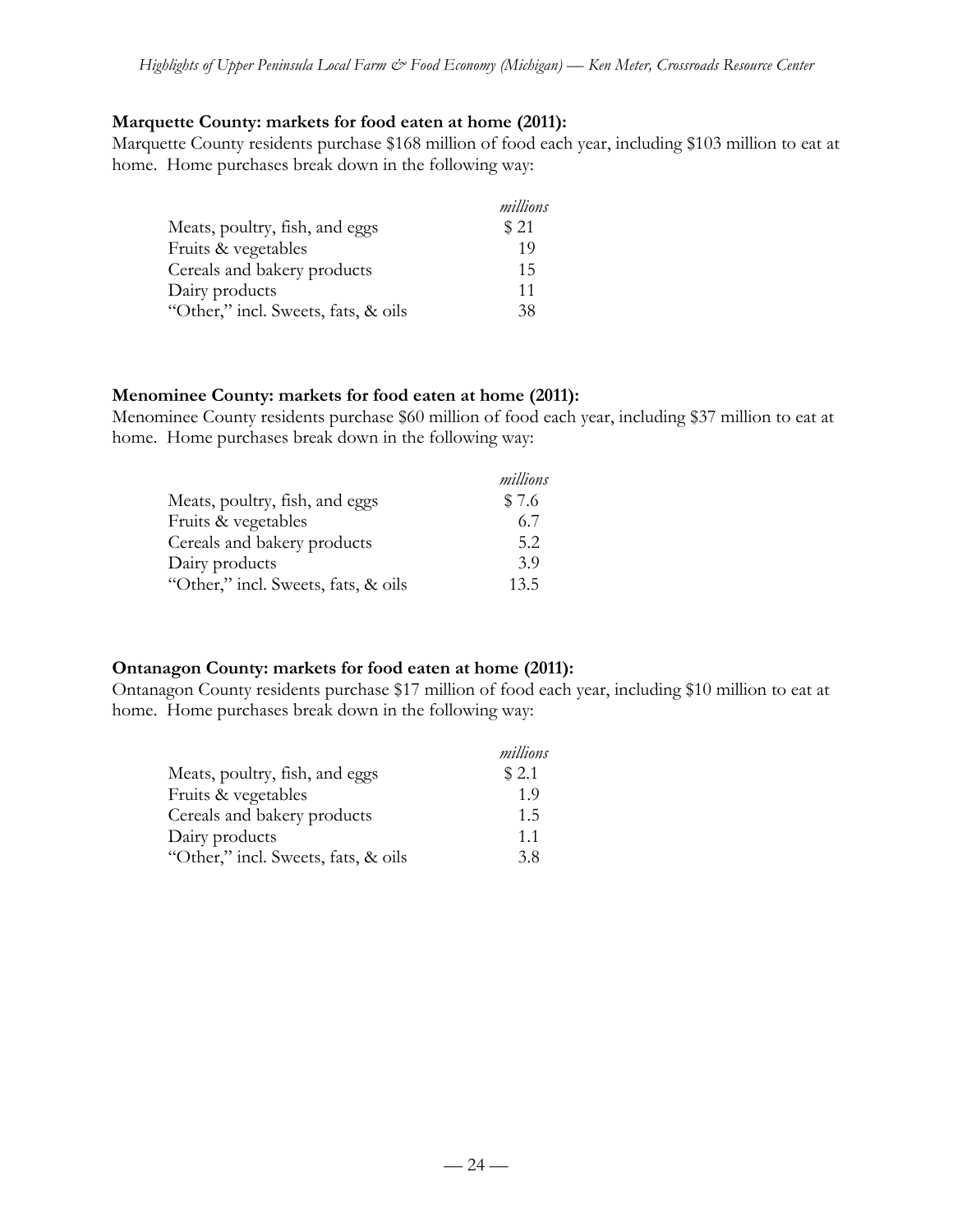### **Schoolcraft County: markets for food eaten at home (2011):**

Schoolcraft County residents purchase \$21 million of food each year, including \$13 million to eat at home. Home purchases break down in the following way:

|                                     | millions |
|-------------------------------------|----------|
| Meats, poultry, fish, and eggs      | \$2.7    |
| Fruits & vegetables                 | 2.4      |
| Cereals and bakery products         | 1.9      |
| Dairy products                      | 1.4      |
| "Other," incl. Sweets, fats, & oils | 4.8      |

### **Michigan: markets for food eaten at home (2011):**

Michigan residents purchase \$24.6 billion of food each year, including \$15.1 billion to eat at home. Home purchases break down in the following way:

|                                     | millions |
|-------------------------------------|----------|
| Meats, poultry, fish, and eggs      | \$3,125  |
| Fruits & vegetables                 | 2,750    |
| Cereals and bakery products         | 2,153    |
| Dairy products                      | 1,616    |
| "Other," incl. Sweets, fats, & oils | 5,535    |